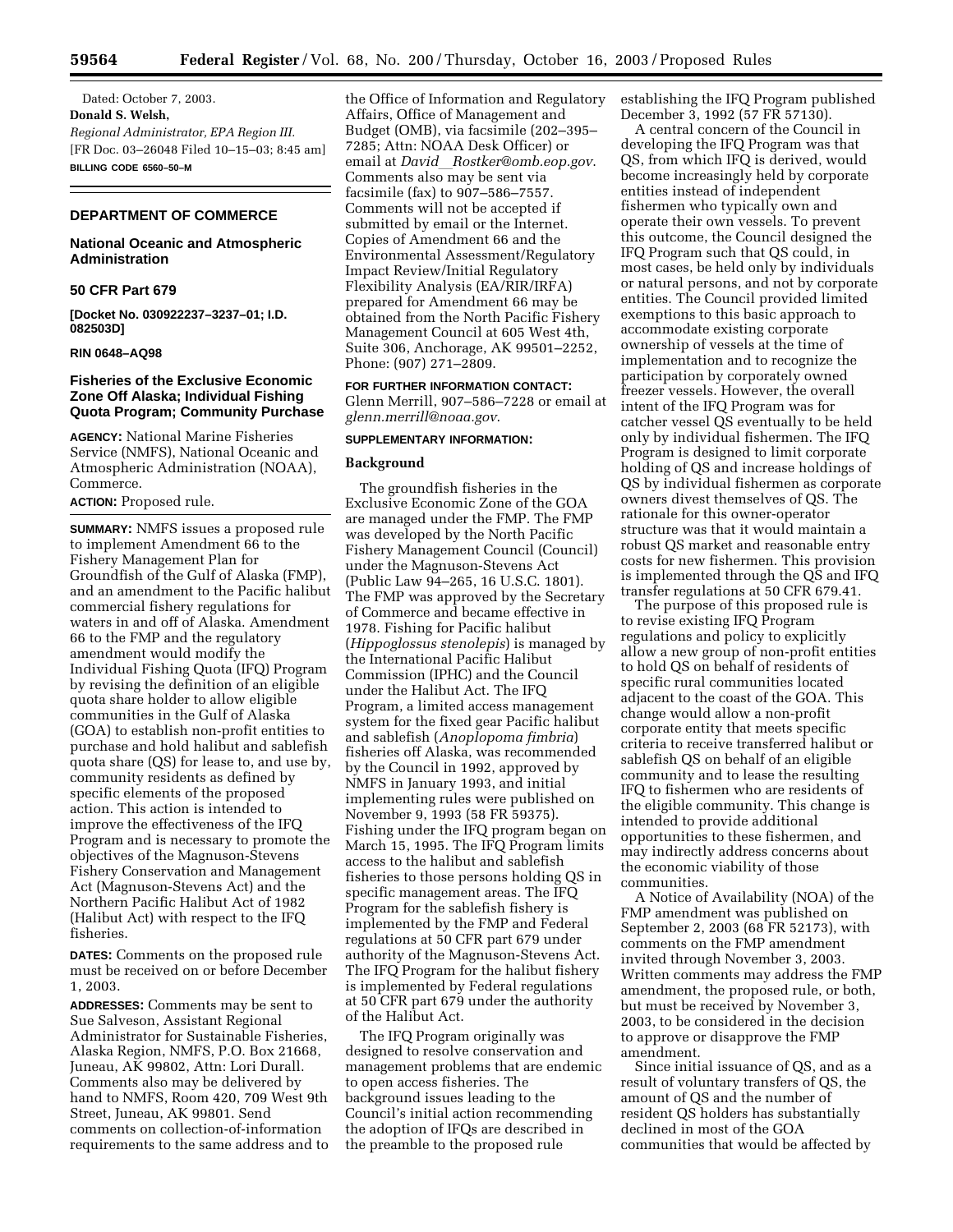this action. This trend may have had an effect on employment and may have reduced the diversity of fisheries to which fishermen in rural communities have access.

The ability of fishermen in small rural communities to purchase QS or maintain existing QS may be limited by a variety of factors unique to those communities. In particular, many fishermen in small rural communities may be limited in their ability to obtain access to financing due to the remote nature of the communities and their dependence on a limited range of economic opportunities. Many small rural communities are isolated from other communities and this isolation limits access to a wider variety of markets for fishery product that are available to communities with better transportation infrastructure. In addition, fishermen in these rural communities tend to have smaller vessels and fishing operations relative to fishermen in larger ports. These fishermen may have received less QS during initial issuance and may have chosen to divest themselves of QS that was not economically viable. Although the specific causes for decreasing QS holdings in rural communities may vary, the net effect is overall lower participation by residents of these communities in the halibut and sablefish IFQ fisheries.

In June 2000, representatives of several GOA communities presented the Council with a proposal to allow communities to purchase QS. The Council approved several alternatives for analysis in June 2001, reviewed an initial analysis in December 2001, and took final action in April 2002. The Council formally adopted a problem statement in June 2001 for this proposed action that recognized the fact that a number of small coastal communities ''are struggling to remain economically viable.'' The Council stated that ''[a]llowing qualifying communities to purchase halibut and sablefish quota share for use by community residents will help minimize adverse economic impacts on these small, remote, coastal communities in Southeast and Southcentral Alaska, and help provide for the sustained participation of these communities in the halibut and sablefish IFQ fisheries.''

The proposed action developed by the Council would address these concerns by modifying the IFQ Program to allow non-profit entities that represent small rural communities in the GOA with a historic participation in the halibut and sablefish fisheries to hold QS. The Council's recommendations also reflect the most recent amendments to the

Magnuson-Stevens Act, and IFQ policy recommendations by the National Research Council (NRC).

The 1996 amendments to the Magnuson-Stevens Act established a new national standard for fishery conservation and management (National Standard 8) that requires management programs to ''take into the account the importance of fishery resources to fishing communities in order to (A) provide for the sustained participation of such communities, and (B) to the extent practicable, minimize adverse economic impacts on such communities'' (16 U.S.C. 1851). The Halibut Act requires consideration of the effect of halibut allocations to fishing communities by reference to section 303(b)(6) of the Magnuson-Stevens Act. This reference requires, among other things, that the effects of halibut allocations be considered as is described under the directives of National Standard 8 of the Magnuson-Stevens Act.

The 1996 Magnuson-Stevens Act amendments also directed the NRC to submit a report to Congress on existing IFQ Programs and provide recommendations on the implementation of existing and future programs. The NRC published its report ''Sharing the Fish: Toward a National Policy on Individual Fishing Quotas'' in 1999. In this report, the NRC recommends that NMFS and the Regional Councils consider including fishing communities as stakeholders in fishery management programs. The NRC recommends that Regional Councils should be permitted to authorize the purchase, holding, management, and sale of QS/IFQs by communities. This action proposes to implement provisions that would address the NRC recommendations on the use of QS by communities.

The Council considered the range of comments from the public, NMFS, and the State of Alaska (State), and incorporated various suggestions in developing its proposed community QS policy. The basic provisions of this proposed policy are described as follows.

### **Community QS Provisions**

#### *1. Community Quota Entities*

Community quota entities (CQEs), incorporated under the laws of the State to represent eligible communities, would obtain QS by transfer and hold the QS and lease the resulting annual IFQ to individual community residents. Unless otherwise specified, the restrictions that apply to any current QS holder would apply to a CQE. CQEs,

however, would be subject to additional regulatory requirements beyond those applying to existing QS holders.

A CQE could represent more than one eligible community. However, no community could be represented by more than one CQE. This provision would minimize confusion and ensure effective and efficient administration of the program.

During Council deliberations, a new non-profit entity was selected as the appropriate QS holder for these communities based on recommendations from GOA communities. These recommendations indicated that a non-profit entity could be more flexible and cost-effective than either a for-profit corporation or an existing governmental body. To be considered eligible to hold QS on behalf of a community, a CQE would be required to be incorporated after April 10, 2002, the date of final Council action.

The Council stated that the purpose of designating a new non-profit entity to hold QS is that existing administrative structures such as municipal governments, tribal councils, or other community organizations may be focused on other priorities. The Council considered that a new non-profit entity may be better suited to represent an entire community with the express purpose of purchasing and managing QS. Additionally, the EA/RIR/IRFA noted that a number of communities considered as eligible for this program are unincorporated, do not have local tribal governments, or other community organizations, and therefore lack an existing governmental body that could manage the QS.

The Council also recommended that a non-profit organization provide proof of support from the community that it is seeking to represent. This support must be demonstrated in the application by a non-profit organization to become eligible as a CQE. The specific mechanism for the community to demonstrate its support for a CQE is described in the Administrative Oversight section of the preamble.

Once an application to become a CQE has been approved, then that CQE would be eligible to hold and receive QS, and lease IFQ to eligible community residents under the mechanisms established by this proposed rule. If a CQE does not remain in compliance, (e.g., by failing to submit a complete annual report), then NMFS could initiate administrative proceedings to deny the transfer of QS or IFQ to or from the CQE. As with other administrative determinations under the IFQ Program, any such determination could be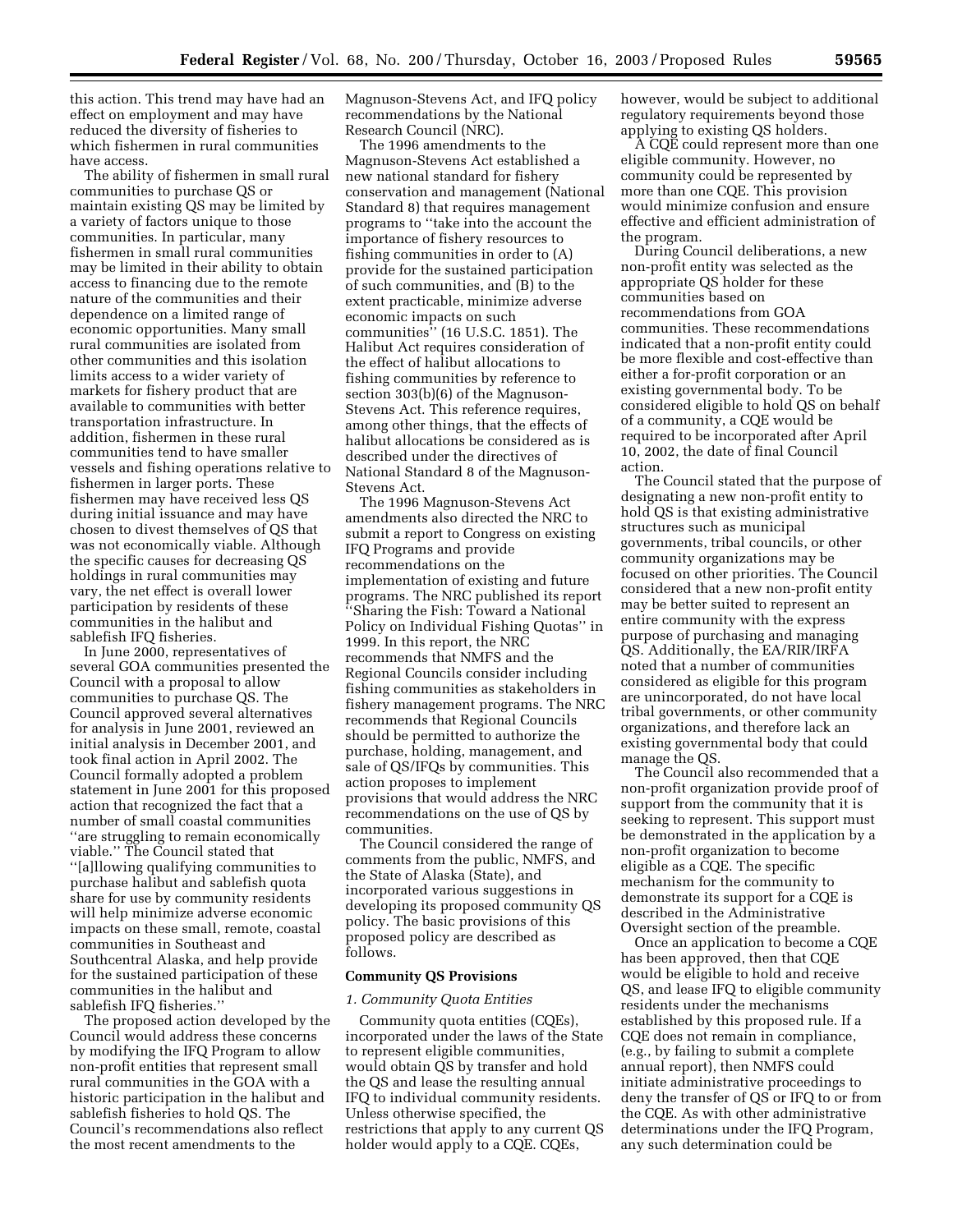appealed under the procedures set forth in regulations (50 CFR 679.43). The Council recommended regulatory measures, described below, as a means to monitor the ability of the non-profit entities to meet the goals of distributing IFQ among residents in these GOA communities.

## *2. Eligible Communities*

Communities eligible to participate in this program would need to meet all the following criteria: (a) have a population of less than 1,500 persons based on the 2000 United States Census; (b) have direct saltwater access; (c) lack direct road access to communities with a population greater than 1,500 persons; (d) have historic participation in the halibut and sablefish fisheries; and (e) be specifically designated on a list adopted by the Council and included in this proposed rule (see Table 21 to Part 679).

If a community appears to meet the eligibility criteria but is not specifically designated on the list of communities adopted by the Council, then that community would have to apply directly to the Council to be included. In this event, the Council may modify the list of eligible communities adopted by the Council through a regulatory amendment. Under the criteria established in this proposed rule, a total of 42 communities in the GOA would qualify as eligible to purchase QS. These eligible communities may designate a new non-profit entity to hold QS on behalf of that community.

The specific criteria for community eligibility were developed through Council deliberations. Generally, the Council chose criteria that were intended to define a set of communities that have experienced a similar decline in their participation in the halibut and sablefish IFQ fisheries. Analysis in the EA/RIR/IRFA indicates that all but 2 of the 42 communities designated in Table 21 to part 679 have experienced a net loss in QS held by residents of those communities since initial allocation.

(a) Population of Less than 1,500 persons

The Council considered a range of population criteria and chose to limit eligibility to communities less than 1,500 persons based on an analysis of QS distribution. This analysis indicated that several communities larger than 1,500, specifically Wrangell and Cordova, did not have the same decline in participation in the halibut and sablefish fisheries as the communities that this action proposes to address. The 2000 United States Census was chosen as the standard for measuring total

population. This standard would be used to determine eligibility for community participation in this program because it is considered to be a more accurate measure of population than annual estimates conducted by the State. Additionally, at the time that final action to modify the IFQ Program was taken by the Council to accommodate communities, the 2000 Census was the best available demographic data.

This proposed rule establishes that a community with not less than 20 persons and not more than 1,500 persons that is defined as a Census Designated Place under the U.S. Census fulfills the requirement for the definition of a community for the purposes of this program. If communities seek inclusion as an eligible community in the future, then NMFS would review those communities using the definitions of a community as defined by this proposed rule.

The reason for using a minimum of a 20–person standard, is that two communities specifically designated by the Council for eligibility for this program have populations slightly higher than 20 persons. Specifically, Meyers Chuck and Ivanof Bay have populations of 21 and 22 persons, respectively. If a higher minimum population standard were used, neither of these communities would be eligible to participate in this program. Excluding these two communities that have experienced a loss of QS since the implementation of the IFQ program would undermine the intent of this action, which is to provide an additional opportunity for residents of those communities to receive access to halibut and sablefish resources.

The limitation on minimum population size would reduce the potential for future petitions for inclusion into the program by a small group of individuals living in a place solely for the purpose of participating in this program. Additionally, there are a number of communities that are no longer populated that could be qualified under the historic participation criteria. The Council did not intend this program to provide an opportunity for communities which do not exist to receive the ability to form non-profit entities and purchase QS. The limitation on population size would prevent this possibility and also reflects existing definitions of a community as established by the State of Alaska for purposes of revenue sharing agreements. The State defines a community as a group of not less than 25 people living in a geographic location as a social unit. Without a minimum population standard established in this proposed

rule, the goals of the Council and this action to provide additional opportunities for coastal residents in established communities is undermined. All of the communities designated by the Council on the list of eligible communities meet these requirements based on the analysis of these eligibility criteria in the EA/RIR/ IRFA prepared for this proposed rule.

### (b) Have Direct Saltwater Access

A community would be defined as adjacent to saltwater if it is located on the GOA coast of the North Pacific Ocean.

## (c) Lack of Direct Road Access

The Council recommended limiting eligibility to communities without direct road access to communities larger than 1,500 persons because such communities may lack access to markets for fishery products and could be disadvantaged relative to other communities with better transportation infrastructure. Communities that do have road access to larger communities would be expected to have access to larger markets, better access to capital, and are not likely to face the same economic conditions that this program is trying to address by providing additional harvest opportunities for community residents.

(d) Have Historic Participation in the Halibut and Sablefish Fisheries

Historic participation would be defined as communities for which a resident has recorded a commercial landing of either halibut or sablefish between 1980–2000 according to Commercial Fisheries Entry Commission (CFEC) data for permit and fishing activity. This definition would provide a means for the Council to consider those communities for which halibut or sablefish has some historic commercial importance. A broad range of years was chosen to accommodate the shifting patterns of halibut and sablefish harvests within these communities over the past twenty years. The year 1980 was chosen because it represents the first year of widely collected and reliable data from the CFEC , and the year 2000 was chosen because it was the last year of data available prior to the Council's decision to recommend this program.

(e) Be Specifically Designated on a List Adopted by the Council

The Council adopted a specific list of eligible communities to limit the entry of new communities into the Community QS Program (see Table 21 to Part 679). The Council expressed a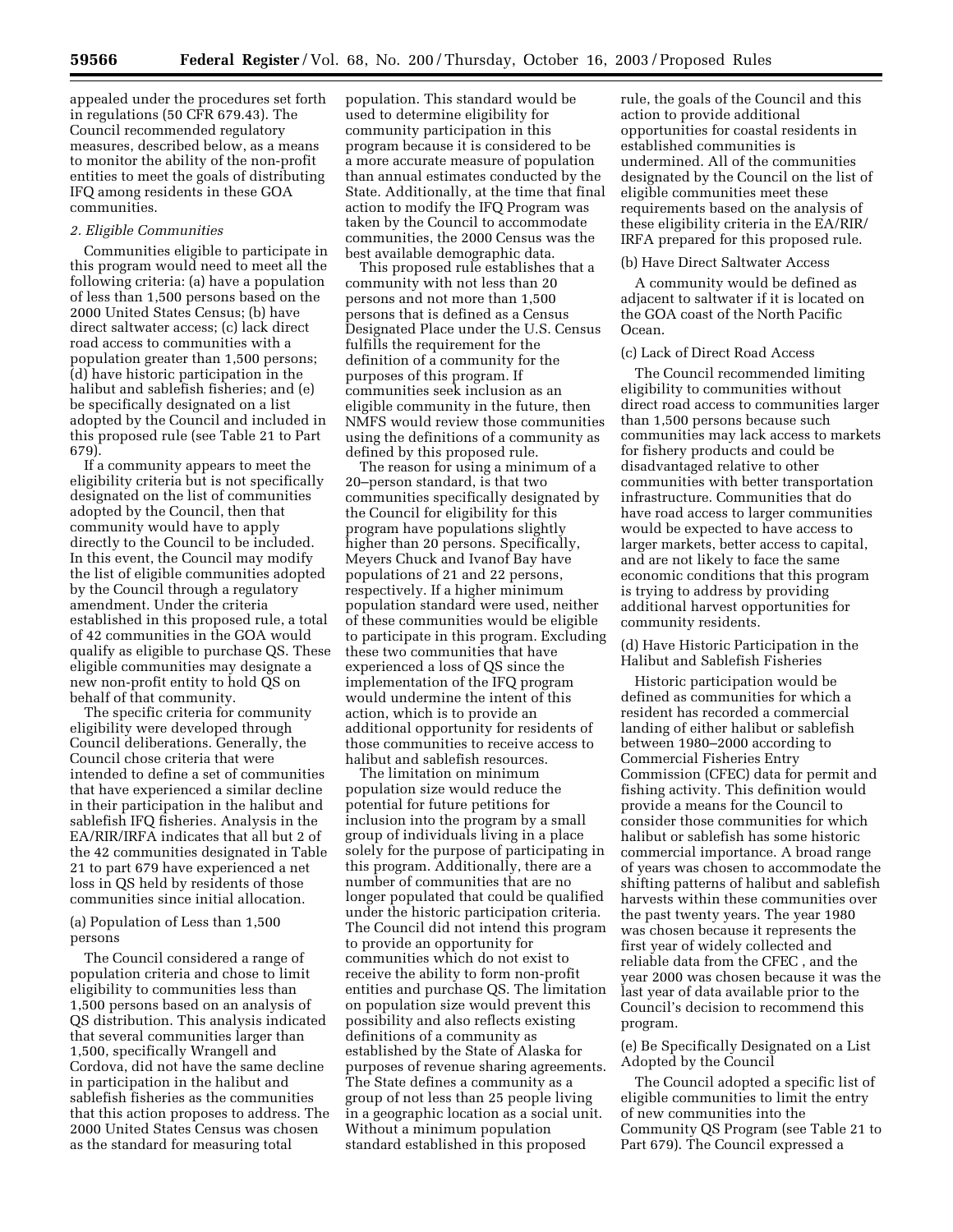desire to review the addition of any communities not listed. Council review is ensured by listing eligible communities in the regulations. Any change to the list of eligible communities would first require Council action to recommend such a change. The Council desired this review to ensure that communities that were not originally considered under this proposed rule provide adequate

evidence of their eligibility to participate in this program. This review would reduce potential disruption in administration of the Community QS Program due to a sudden and unanticipated increase in competition for QS among eligible communities. This Council review also would provide an additional public review process before modifying the Community QS Program.

# *3. Use Caps for Individual Communities*

Each eligible community as represented by a CQE would be subject to the same use limitations on QS and IFQ currently established for QS holders as described under 50 CFR 679.42(e) for sablefish and 50 CFR 679.42(f) for halibut. Therefore, for each community it represents, a CQE would be limited to using:

|  | in IFQ regulatory area 2C.<br>in IFQ regulatory areas 2C, 3A, and 3B.<br>in the IFQ regulatory Area East of 140 $^{\circ}$ W.<br>long. (Southeast Outside District).<br>in the Southeast Outside District West<br>Yakutat, Central Gulf Regulatory Area, and<br>Western Gulf Regulatory Area. |
|--|-----------------------------------------------------------------------------------------------------------------------------------------------------------------------------------------------------------------------------------------------------------------------------------------------|
|  |                                                                                                                                                                                                                                                                                               |

A CQE representing an eligible community located within Areas 3A or 3B would be prohibited from purchasing QS in Area 2C (Southeast Alaska) on behalf of that community. The Council recommended this provision because 21 of the 42 eligible communities are located in Area 2C. Allowing additional CQEs representing communities located in Areas 3A and 3B to purchase QS in Area 2C would increase competition, and possibly result in higher QS prices, for 2C communities. This increased competition could affect both prospective community QS buyers and new individual entrants to the fishery.

Likewise, a CQE representing an eligible community within Area 2C would be prohibited from purchasing and using QS in Area 3B (Western GOA) on behalf of that community. The Council recommended this limitation because residents from communities located in Area 2C traditionally did not fish in Area 3B, and one of the principal goals of the community QS program is to improve the access of residents of the eligible communities to local resources.

Although the Council recommended limiting the use of halibut QS to those areas that are adjacent to the eligible communities, a similar provision was not recommended for sablefish. The sablefish fishery occurs in deeper waters than much of the halibut fishery and typically requires larger vessels that can travel longer distances for harvesting fish.

As noted above, the Council recommended limiting QS holdings by CQEs on behalf of communities to the levels established in the current IFQ program. The Council noted that this limit would provide an adequate opportunity for communities to purchase and hold sufficient QS for leasing the resulting IFQ among

community residents. This level was considered not to be so restrictive as to discourage communities from purchasing and holding quota. The Council also considered the potential effects on existing QS holders in recommending use caps for individual communities. The use caps accommodate existing QS holders who are concerned that shifting potential QS holdings to communities could disadvantage individual fishermen by reducing the amount of QS available to them in the QS market.

# *4. Cumulative Use Caps for All Communities*

Communities represented by CQEs cumulatively would be limited to holding a maximum of 3 percent of the total halibut and sablefish QS in each area in the first year after implementation of this program. In each subsequent year, the percentage would be increased by an additional 3 percent until, after 7 years, a maximum of 21 percent of the total halibut and sablefish QS could be held in each area in which CQEs are eligible to hold QS.

The Council recommended limiting cumulative community ownership of QS in each area as an additional measure to reduce the potential increase in QS price that could result if CQEs sought to purchase QS up to their respective communities' use cap(s) in each area. The Council recommended this step-up cumulative use cap to balance potential QS market competition between communities and individuals, and to accommodate the desire of GOA community representatives to have adequate access to QS as CQEs enter the program on behalf of eligible communities.

### *5. Transfer and Use Restrictions*

## (a) Block Limits

The purchase of blocked QS by CQEs would be restricted. During Council deliberations, numerous industry representatives and fishermen indicated that allowing unrestricted purchasing of QS could disadvantage new entrants, particularly those individuals in the market for ''blocked QS.'' Blocked QS are aggregates of small units of QS that were designated as blocks when they were initially issued and that cannot be subdivided upon transfer. The number of blocks that may be held by a person is limited under the IFQ Program. These limits were established to limit the consolidation of blocked QS and to ensure that smaller aggregate units would be available on the market. Blocked QS typically is less expensive and more attractive to new-entrants.

This proposed rule would modify the consolidation limits for blocked QS for communities represented by CQEs. The Council is recommending this change to provide additional opportunities for CQEs (on behalf of the communities they represent) to access the typically less expensive blocked QS. The Council also considered the potential effects on new entrants by allowing each community represented by a CQE to hold more QS blocks than can other types of QS holders. Each community represented by a CQEs would be limited to holding, at any point in time, a maximum of 10 blocks of halibut QS and 5 blocks of sablefish QS in each IFQ regulatory area for halibut and sablefish. The CQE could not subdivide blocked QS.

Existing regulations at 50 CFR 679.42(g) limit QS holders to a maximum of two blocks for either species in any area if a person holds only blocked QS, and no more than one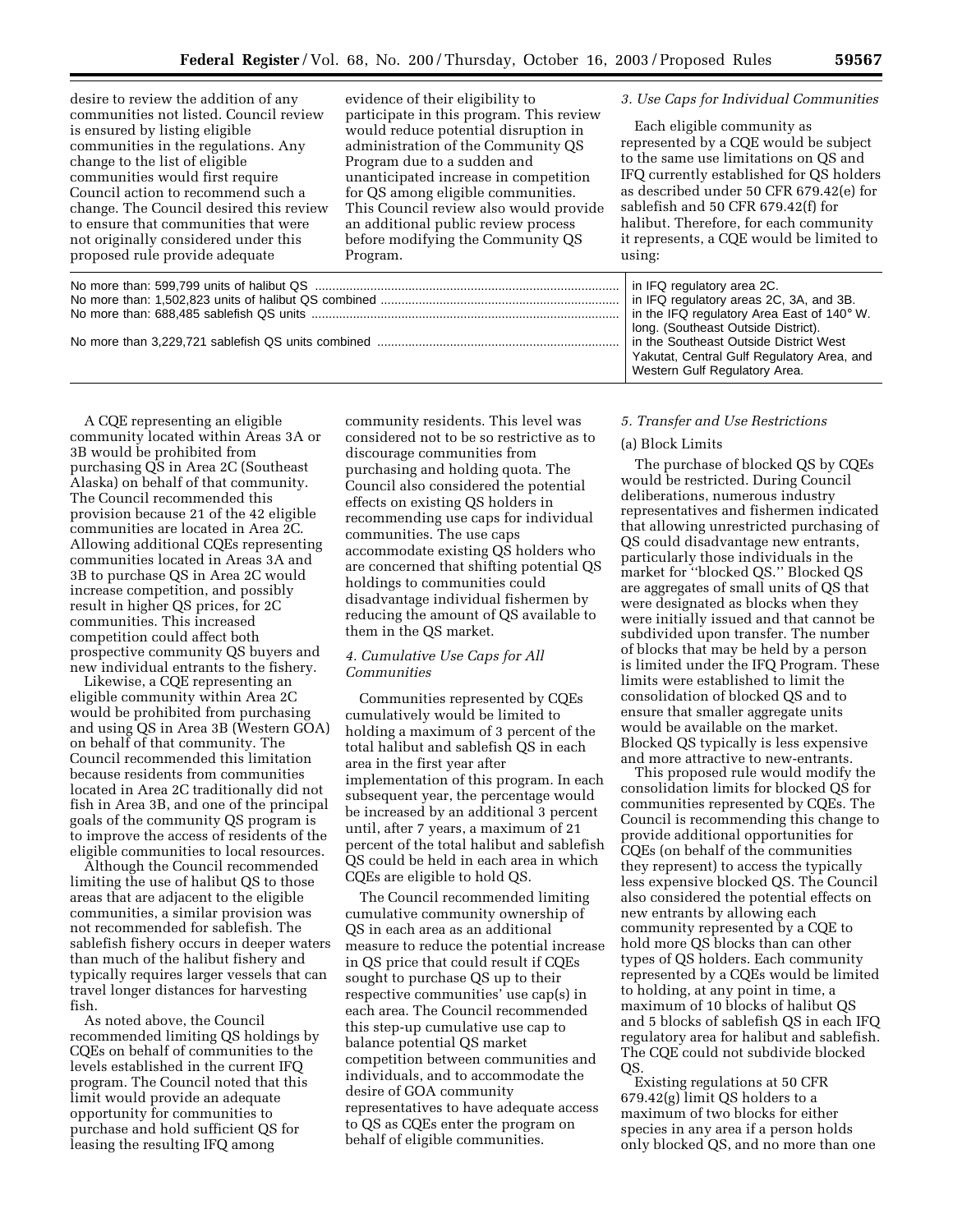block for a species in an area if a person holds any unblocked QS for that species-area combination. Allowing CQEs to hold more blocks than existing QS holders on behalf of their constituent communities would expand the potential QS market available to these communities. The Council recommended this provision because in most areas of the GOA large portions of the QS are available only in blocked

shares. Limiting communities to existing unblocked QS would effectively limit the QS available to communities to a small portion of the total QS that is typically higher priced than the more available blocked QS. The proposed limits would provide additional opportunities for eligible communities represented by CQEs to purchase QS beyond those that constrain current QS holders. In recommending this

modification to the existing regulations, the Council balanced the objectives of this new program with concerns about protecting the interests of individual new entrants to the fishery.

To accommodate the interests of prospective new entrants, the Council recommended prohibiting CQEs from purchasing:

These QS limits are specified in 50 CFR 679.41(e) as the ''sweep up'' limit, or the number of QS units initially issued as blocks that could be combined to form a single block.

The Council recommended that communities not be eligible to purchase or hold these smaller ''sweep-up'' blocks because these smaller QS blocks typically are purchased by individuals entering the IFQ fisheries. The Council recommended this measure to minimize potentially unfair competition in the QS market between CQEs and individuals for these small QS blocks. The Council did not recommend similar restrictions on QS in the halibut fishery for Area 3B because fewer ''sweep-up'' blocks exist in Area 3B and few new entrants in Area 3B have sought these ''sweep-up'' blocks.

### (b) Transfer and IFQ Leasing

CQEs could only receive and use halibut QS assigned to vessel category B (greater than 60 feet length overall) and vessel category C (greater than 35 feet and less than or equal to 60 feet length overall) in Areas 2C and 3A.

This provision would prohibit CQEs from holding QS assigned to vessel category D (less than or equal to 35 feet (10.7 m) length overall) in Areas 2C and 3A. Category D QS typically is purchased by individuals seeking entry to the halibut IFQ fisheries. The Council recommended this provision to reduce potential competition in the halibut QS market between individuals and CQEs.

The Council did not recommend prohibiting CQEs from holding D category halibut QS in Area 3B. A relatively small amount of D category

QS exists in Area 3B, and traditionally few prospective buyers exist for this category of QS. Existing D category QS holders in Area 3B indicated that allowing CQEs to purchase D category QS in Area 3B would increase the marketability of their QS.

The Council did not recommend catcher vessel category restrictions for CQEs holding sablefish QS. Only B and C vessel categories exist for sablefish QS and sablefish are typically harvested from larger vessels.

So that the annual IFQ derived from the QS held on behalf of a community could be fished, a CQE would lease (i.e., transfer the annual IFQ) to one or more residents of the community, or communities, it represents. Each IFQ lease would be made on annual basis, as is currently the requirement in existing regulations. IFQ so transferred could be fished from a vessel of any size regardless of the QS vessel category from which the IFQ was derived. This provision would apply only while the QS is held by the CQE. The vessel category requirements for use of the QS would apply once again after the QS is transferred from a CQE to a qualified recipient that was not a CQE.

The Council recommended this provision to facilitate the use of the IFQ on the wide range of vessel types that is present in many rural communities. Limiting CQEs to purchase only certain vessel category QS could increase demand and price competition among CQEs and other QS holders, particularly for category C QS because many vessels in the eligible communities tend to be within this size range. Broadening the

use of IFQ from community-held QS could reduce this potential competition.

The amount of IFQ that may be leased annually to an eligible community resident would be limited so that no such lessee could hold IFQ permits authorizing the harvest of more than 50,000 lb (22.7 mt) of halibut and 50,000 lb (22.7 mt) of sablefish IFQ, inclusive of any IFQ derived from any source.

This limitation is intended to ensure a broad distribution of IFQ among community residents and to limit the amount of IFQ that may be leased to those residents who already hold QS or lease IFQ from another source. The Council noted that one of the principal goals of this program was to provide access to halibut and sablefish resources to community residents that do not currently have access to these resources.

Similarly, during any fishing year, no vessel participating in the community QS program could be used to harvest an amount of IFQ greater than 50,000 lb (22.7 mt) of halibut and 50,000 lb (22.7 mt) of sablefish, inclusive of all IFQ fished aboard that vessel. Currently, vessels are limited to 1 percent of the Area 2C IFQ TAC for halibut (e.g., 85,000 net pounds (38 mt) in 2003), or, outside of Area 2C, 0.5 percent of the entire IFQ TAC (e.g., 295,050 net pounds (134 mt) in 2003), and 1 percent of the Southeast IFQ TAC for sablefish (e.g. 78,484 round pounds (36 mt) in 2003), or, outside of Southeast, 1 percent of the entire sablefish TAC (e.g. 348,635 round pounds (158 mt) in 2003).

This limitation on the amount of IFQ that could be fished on any one vessel using community-held QS is intended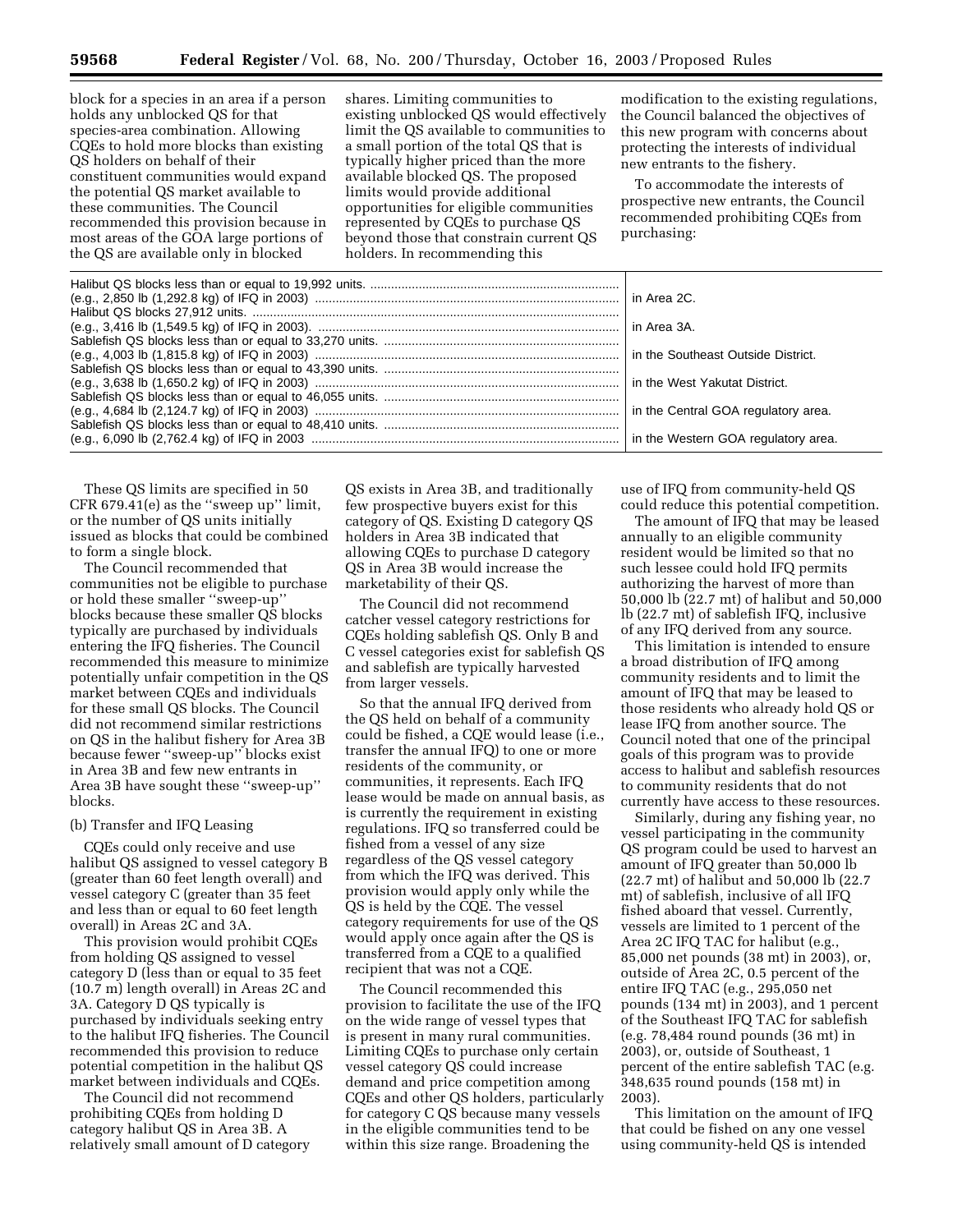to encourage use of a broad distribution of community-held IFQ on vessels that may otherwise have limited or no participation in the IFQ Program.

Eligibility to lease IFQ derived from community-held QS would be limited to permanent residents of the community represented by the CQE. The Council recommended this provision to explicitly tie the potential benefits of QS held by a CQE on behalf of a community to the residents of that community. Such a resident who wishes to lease IFQ would be required to state that he or she maintains a permanent domicile in that specific community and is qualified to receive QS and IFQ by transfer under the existing regulations (i.e., that he or she holds a Transfer Eligibility Certificate issued by NMFS).

Existing regulations at 50 CFR 679.41 require that, for an individual to be eligible to receive QS/IFQ by transfer, such an individual must be a U.S. citizen and must either have received QS upon initial issuance or have 150 days of experience onboard a vessel working as part of the harvesting crew in a U.S. commercial fishery. Upon having demonstrated that he or she has satisfied those requirements, such an individual is issued a Transfer Eligibility Certificate (TEC). These requirements would remain in place for individuals seeking to lease IFQ derived from community QS. Individuals receiving IFQ must meet these qualifications and attest that they are permanently domiciled within that community when receiving IFQ by transfer from a CQE. For purposes of this program, an individual would need to affirm that he or she maintained a domicile in the community from which the IFQ is leased for 12 consecutive months immediately preceding the time when the assertion of residence is made, and had not claimed residency in another community, state, territory, or country.

An individual who receives IFQ derived from QS held by a CQE may not designate a skipper to fish the community IFQ, instead that individual must be onboard the vessel when the IFQ is being fished. The Council recommended this requirement to help ensure that the potential benefits of QS held by communities would be realized by resident fishermen of those communities and not leased outside the communities.

Individuals who hold leases of IFQ from communities would be considered to be IFQ permit holders and would be subject to the regulations that govern other permit holders, including the payment of annual fees as required

under 50 CFR 679.45, unless noted otherwise in this proposed rule.

#### (c) Sale Restrictions

Certain restrictions would apply to the transfer of QS held by a CQE on behalf of a community. A CQE is restricted to sell its QS to generate revenues to improve, sustain, or expand the opportunities for community residents to participate in the IFQ halibut and sablefish fisheries. These restrictions are designed to ensure that the goals of the program are met. NMFS would approve the transfer of QS held by a CQE on behalf of a community only if the community for which the CQE holds the QS authorizes that transfer. This authorization may be in the form of a signature from a authorized representative of the governing body of the eligible community for QS transfers on the Approval of Transfer form. The purpose of this authorization is to ensure that the community is fully aware of the transfer because certain restrictions apply to future transfers if the transfer of QS is for a reason other than to sustain, improve, or expand the program (i.e., the CQE would be prohibited from holding QS on behalf of that community for a period of three years and the CQE must divest itself of all QS held on behalf of that community).

This proposed action would also provide an opportunity for a CQE to transfer QS to dissolve the CQE; or as a result of a court order, operation of law, or as part of a security agreement. These provisions are allowed to account for those cases in which a CQE is no longer capable of representing an eligible community and seeks to divest itself of QS holdings in order to provide an opportunity for another non-profit to form and seek approval as a CQE for a community. Transfers that are required as a result of a court order, operation of law, or as part of a security requirement would be authorized under this proposed action. These forms of transfers are authorized under the existing IFQ program.

During Council deliberations, NMFS indicated that the enforcement and monitoring mechanism for these transfer provisions would be limited. The EA/ RIR/IRFA prepared by the Council (see **ADDRESSES**) notes these concerns. Rather than requiring an extensive monitoring and auditing program for each transfer of QS, NMFS would rely on the declaration by the CQE about the purpose of the transfer of any QS held on behalf of a community and the authorization by the governing body of that community to transfer that QS. If subsequent information is made

available to NMFS that confirms that the transfer of QS is made for reasons other than to sustain, improve, or expand the opportunities for community residents, then NMFS would withhold annual IFQ permits on any remaining QS held by the CQE on behalf of that community and would disqualify that CQE from holding QS on behalf of that community for 3 calendar years following the year in which final agency action adopting that determination is made.

NMFS would not impose this restriction until the CQE had received full administrative due process, including notice of the potential action and the opportunity to be heard. An initial administrative determination (IAD) proposing an adverse action would only become final agency action if the CQE failed to appeal the IAD within 60 days, or upon the effective date of the decision issued by the Office of Administrative Appeals. The procedures for appeal are provided at 50 CFR 679.43.

The 3–year restriction was recommended by the Council because the Council did not intend for this program to provide a mechanism for speculating in the QS market or using potential assets to fund other unrelated projects but intended to encourage the long-term participation of fishery dependent communities in the IFQ Program. The public is encouraged to comment specifically on these transfer restrictions, the administrative process that would be established to monitor these requirements, and the enforcement of these restrictions.

## *6. Joint and Several Liability for Violations*

Both the CQE and the individual fisherman to whom the CQE leases its IFQ will be considered jointly and severally liable for any IFQ fishery violation committed while the individual fisherman is in the process of fishing the leased IFQ. This joint and several liability is analogous to the joint and several liability currently imposed on IFQ permit holders and any hired skippers fishing the permit holders' IFQ.

#### *7. Administrative Oversight*

Implementing this proposal would require that NMFS: (1) review applications of eligibility for non-profit entities seeking to be qualified as a CQE for a particular community and certify eligible CQEs; and (2) review an annual report detailing the use of QS and IFQ by the CQE and community residents. These reviews ensure that the CQEs are adequately representing the communities and that the program is meeting the goals established by the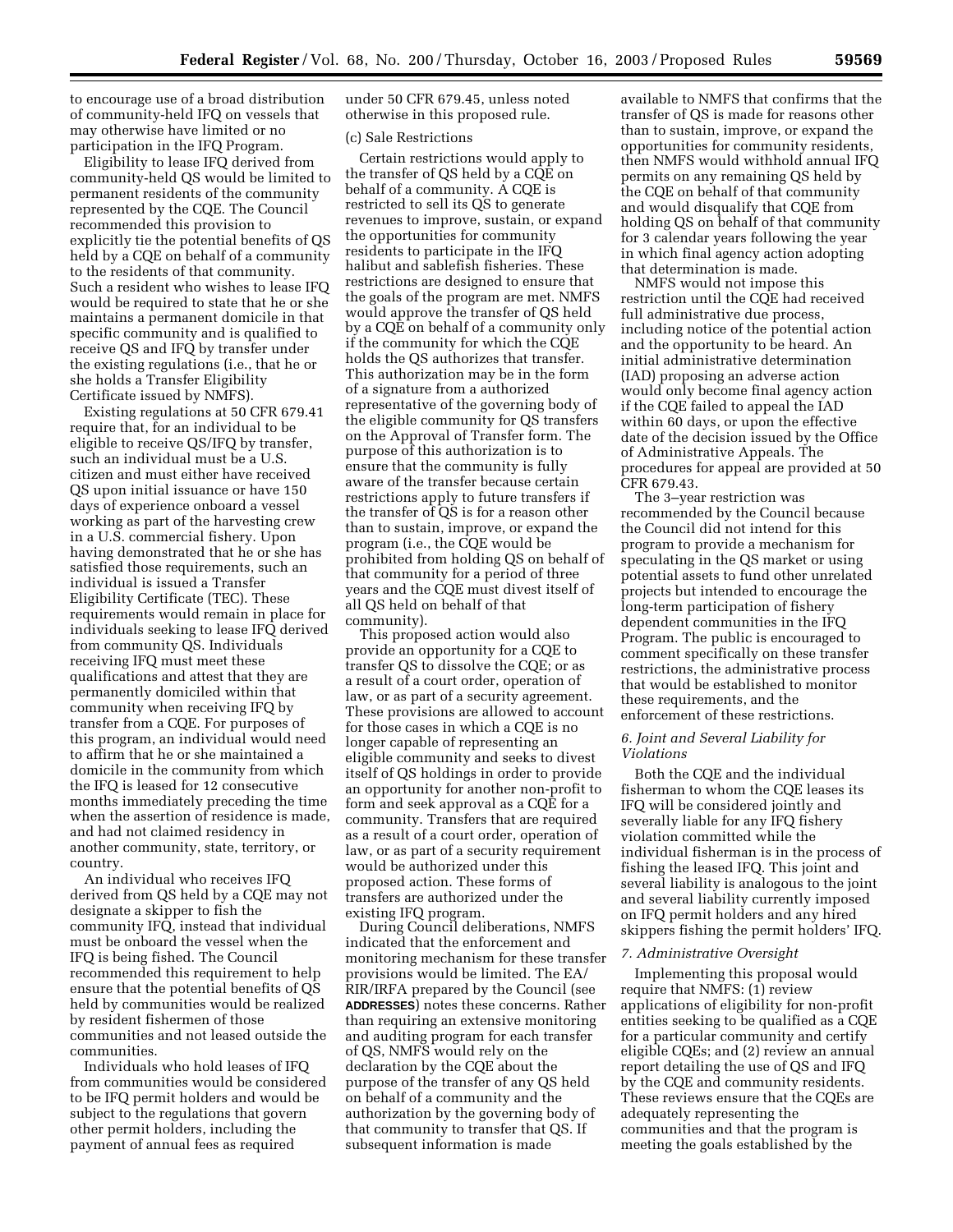Council. If a CQE fails to provide a completed annual report to NMFS for each community that it represents, then that CQE would be deemed ineligible to use the IFQ resulting from that QS on behalf of that community until a complete annual report is received. Before becoming a Final Agency Action, any such determination by NMFS may be appealed through the administrative appeals process described under the IFQ Program (50 CFR 679.43).

Each non-profit entity applying to become a CQE would have to provide NMFS with the following:

(1) Its articles of incorporation as a non-profit entity under the laws of the State;

(2) A statement designating the community, or communities, represented by that CQE;

(3) Management organization;

(4) A detailed statement describing the procedures that will be used to determine the distribution of IFQ to residents of each community represented by that CQE; and

(5) A statement of support and accountability of the non-profit entity to that community from a governing body representing each community represented by the CQE.

During Council deliberations, the State noted that it would like to have an opportunity to provide NMFS with comments on applications by non-profit entities seeking to become CQEs. NMFS will provide the State with a copy of the applications. The State will have a period of 30 days to provide comments to NMFS after they are received. NMFS will consider these comments before certifying a non-profit entity as a CQE. This opportunity for comment does not diminish the authority of NMFS to administer these regulations and certify CQEs, but does provide an opportunity for the State to provide comments on the applications. NMFS will review all applications for completeness. Those applications that are not complete would be returned to the applicant for revision. This proposed action does not establish a limit on the amount of time that a non-profit would have to correct deficiencies in an application.

To minimize potential conflicts that may exist among non-profit entities seeking qualification as a CQE, NMFS would not consider a recommendation from a community governing body supporting more than one non-profit entity to hold QS on behalf of that community. The specific community governing body that would be relied on to make a recommendation would recommend a non-profit entity would vary depending on the governance structure of the particular community.

The Council intended that any CQE establish that it is accountable to the community that it would seek to represent. By establishing a requirement that a specific governing body within a community provide a recommendation supporting a CQE, this proposed rule would establish a clear link between the governing body that represents that community and the CQE. Allowing multiple non-profits to apply as CQEs for a singly community would require additional review by NMFS to ensure accountability. Additionally, it would be difficult to establish specific criteria that would establish a clear accountability or lack of accountability. The Council did not intend that this proposed action would serve the interests of a small number of individuals within a given community who may choose to form a corporate entity to narrowly represent their interests. The specific linkage to specific recognized governing bodies within a community minimized the need for additional administrative oversight to ensure accountability to a community and provides a clear nexus between the CQE and the community members it is intended to represent by holding QS on behalf of that community.

*Communities incorporated as municipalities.* For a community that is incorporated as a municipality under State statutes, the City Council would recommend the non-profit entity to serve as the CQE.

*Communities represented by tribal governments.* For those communities that are not incorporated as municipalities but that are represented by a tribal government recognized by the Secretary of the Interior, the tribal governing body would recommend the non-profit entity to serve as the CQE.

*Communities represented by a nonprofit association.* For those communities that are not incorporated as a municipality, and that are not represented by a tribal government, the community non-profit association that has an established relationship as the governmental body recognized by the State for purposes of governmental functions would recommend the nonprofit entity to serve as the CQE for that community.

*Communities without governing bodies.* Those communities that are not incorporated as a municipality, or represented by a tribal government recognized by the Bureau of Indian Affairs, and that do not have a community non-profit association recognized by the State for purposes of governmental functions, would not be eligible to recommend a non-profit entity to hold QS on its behalf until a

representative governing entity was formed (e.g., the community incorporated as a municipality, was represented by a tribal government recognized by the Bureau of Indian Affairs, or a community non-profit association was formed and recognized by the Alaska Department of Community and Economic Development). NMFS would consult with the State to determine if a community non-profit association is formed, and that it adequately represents the interests of the community before that community nonprofit association could recommend a CQE to hold QS on behalf of that community.

This requirement would ensure that any communities that do not have a governmental structure form such a structure prior to being allowed to recommend a specific non-profit entity as a CQE. This requirement is expected to affect only two of the 42 eligible communities recommended by the Council: Halibut Cove and Meyers Chuck. Neither of these communities possess any of the governmental bodies described above. These communities could establish community non-profit associations and have those entities reviewed by the State prior to recommending a CQE. This requirement is determined to be adequate to ensure that any non-profit designated as a CQE for these communities represents the interests of the residents of those communities. The public is encouraged to comment on this particular aspect of this proposed rule.

Establishing that only one CQE to represent the interests in a given community would reduce potential conflicts and reduce administrative burdens. This requirement would not undermine a community's ability to access QS and would ensure that an entity seeking authorization to hold QS on behalf of a community is reviewed by the appropriate governing body within that community before it is certified by NMFS. The definition for ''eligible community'' is revised by redesignating the existing paragraph as paragraph (1) for purposes of the CDQ Program and by adding a new paragraph (2) for purposes of the IFQ Program.

#### (a) Annual Report.

NMFS would require each CQE to submit an annual report by January 31 to NMFS and to the governing body for each community represented by the CQE, detailing the use of QS and IFQ by the CQE and community residents during the previous year's fishing season. That annual report would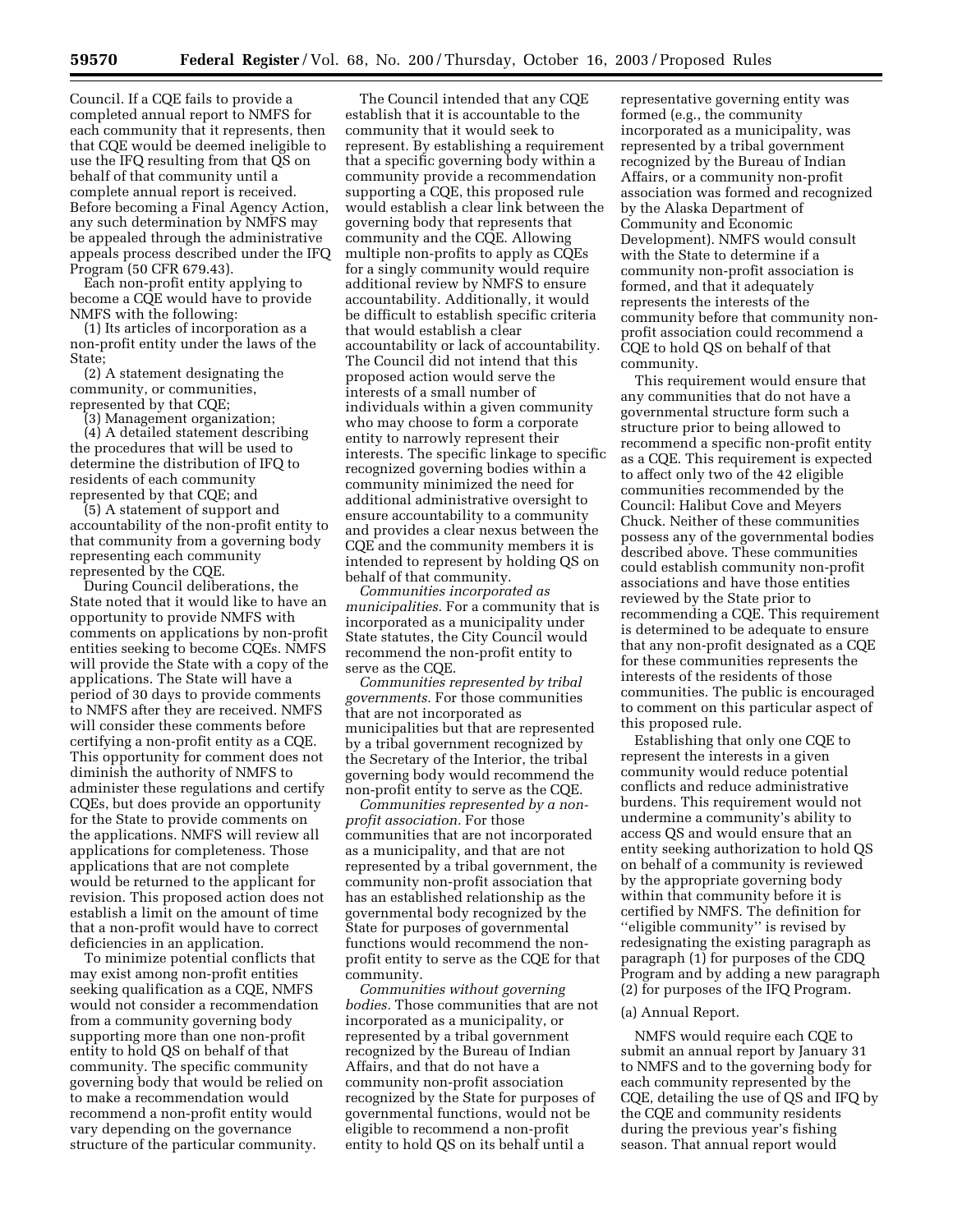contain the following information for the preceding fishing season:

(1) Identification of the eligible community, or communities, represented by the CQE ;

(2) Total amount of halibut QS and sablefish QS held by the CQE at the start of the calendar year and at the end of the calendar year;

(3) Total amount of halibut and sablefish IFQ leased from the CQE;

(4) Names, business addresses, and amount of halibut and sablefish IFQ received by each individual to whom the CQE leased IFQ;

(5) The name, ADF&G vessel registration number, USCG documentation number, length overall, and home port of each vessel from which the IFQ leased from community owned QS was fished;

(6) The names, and business addresses of those individuals employed as crew members when fishing the IFQ derived from the QS held by the CQE.

(7) A detailed description of the criteria used by the CQE to distribute IFQ leases among eligible community residents;

(8) A description of efforts made to employ crew members who are eligible community residents of the eligible community aboard vessels on which IFQ derived from QS held by a CQE is being fished;

(9) A description of the process used to solicit lease applications from eligible community residents of the eligible community on whose behalf the CQE is holding QS;

(10) The names and business addresses and amount of IFQ requested by each individual applying to receive IFQ from the CQE;

(11) Any changes in the bylaws of the CQE, board of directors, or other key management personnel;

(12) Copies of minutes and other relevant decision making documents from CQE board meetings; and

(13) The number of vessels that fished for IFQ derived from QS held by a CQE.

The purpose of the annual report is to assist NMFS and the Council to assess the performance of the CQEs in meeting the objectives of providing for community-held QS. The Council expressed its intent that the use of community QS would be reviewed 5 years after the effective date of implementing the regulations. The Council may use the annual reports in this review. In particular, the Council wished to evaluate the distribution of IFQ leases within a community, the use of IFQ by local crew members, and the percentage of IFQ resulting from community-held QS that is fished on an

annual basis. This annual report would also be provided to the governing body of each community represented by the CQE. This would assist the governing body and residents of that community in reviewing the activities of the CQE relative to that community.

Submitting the annual report by January 31 would provide NMFS adequate time to review the annual report before issuing annual IFQ to the CQE at the beginning of the IFQ fishing season and would provide an opportunity for NMFS to indicate to the CQE any deficiencies that may exist in the annual report and allow that CQE time to make corrections.

The Council also requested that the communities provide information on the location of landings and other biological data to assess the distribution of landings that occur. These data are routinely reported on the State Fish Ticket and IFQ landing reports and can be summarized by NMFS. CQEs would not be expected to have access to these records. NMFS routinely collects specific information on the transfer of QS as part of transfer applications. Therefore, NMFS can collect several components of the annual report and provide them to the Council and the communities as requested. Specifically, NMFS can provide directly to the Council or any of the CQEs items 1 through 4 and item 13, as described above. The CQEs may wish to incorporate this information in the annual report provided to the Council and the community governing body. This proposed rule does not require that the CQEs collect this information separately.

If a CQE fails to submit a timely and complete annual report, or if other information indicates that the CQE is not adhering to the procedures for distributing or managing QS and IFQ on behalf of a community as established under its application and these regulations, then NMFS would initiate an administrative action to suspend the ability of that CQE to transfer QS and IFQ, and to receive additional QS by transfer. This action would be implemented consistent with the administrative review procedures provided at 50 CFR 679.43. Also, a CQE would be subject to enforcement actions for violating regulations. Because of the significant impacts these restrictions can impose on a community for which the CQE holds QS, communities are encouraged to carefully monitor the actions of a CQE and to provide a mechanism to ensure that the CQE acts in the best interest of that community and fulfills all the requirements established in its application for

eligibility and the regulations for this program.

#### **Effect of this Action**

Assuming that CQEs are formed and enter the QS market, this action could affect the distribution of halibut and sablefish QS and the associated IFQ throughout the GOA. Specifically, by enabling non-profit entities to hold QS, some QS may shift from existing QS holders to these new eligible non-profit entities. No data exist to predict the source of the QS that would be purchased by CQEs, the amount that would be purchased by CQEs, or the specific fishing activities of those individuals that lease IFQ from the CQEs. Because the potential effects of this proposed rule are unknown, the Council proposed limits on the amount of QS that each community may hold individually and in the aggregate.

This action would not increase the overall harvests of either the halibut or sablefish resource. The amount of halibut and sablefish available for harvest would not be affected by this proposed rule and would remain limited by the annual catch limit established for halibut by the IPHC and the annual TAC for sablefish established by the Council.

Although this action may affect the distribution of harvests within the sablefish and halibut management areas, the potential effect of this redistribution of effort is unknown.

Some effect on the price of QS could be expected. Authorizing new entities to enter the QS market could increase the competition for QS and could result in elevated prices. However, the effect of this potential competition on the market value of QS is unknown.

Nothing in this proposed rule is expected to undermine existing management measures designed to prevent overfishing or increase the bycatch of non-target species. The intent of this proposal is to expand the opportunity for fishermen in remote fishing communities to harvest commercial halibut and sablefish. Any possible effect on local stock abundance would depend on the amount of QS purchased and the actual fishing locations of the IFQ lessees, as compared to the current distribution of fishing effort. No effect on the overall stock abundance would be expected.

#### **Classification**

This proposed rule has been determined to be not significant for the purposes of Executive Order 12866.

The Council and NMFS prepared an Initial Regulatory Flexibility Analysis (IRFA) that describes the impact this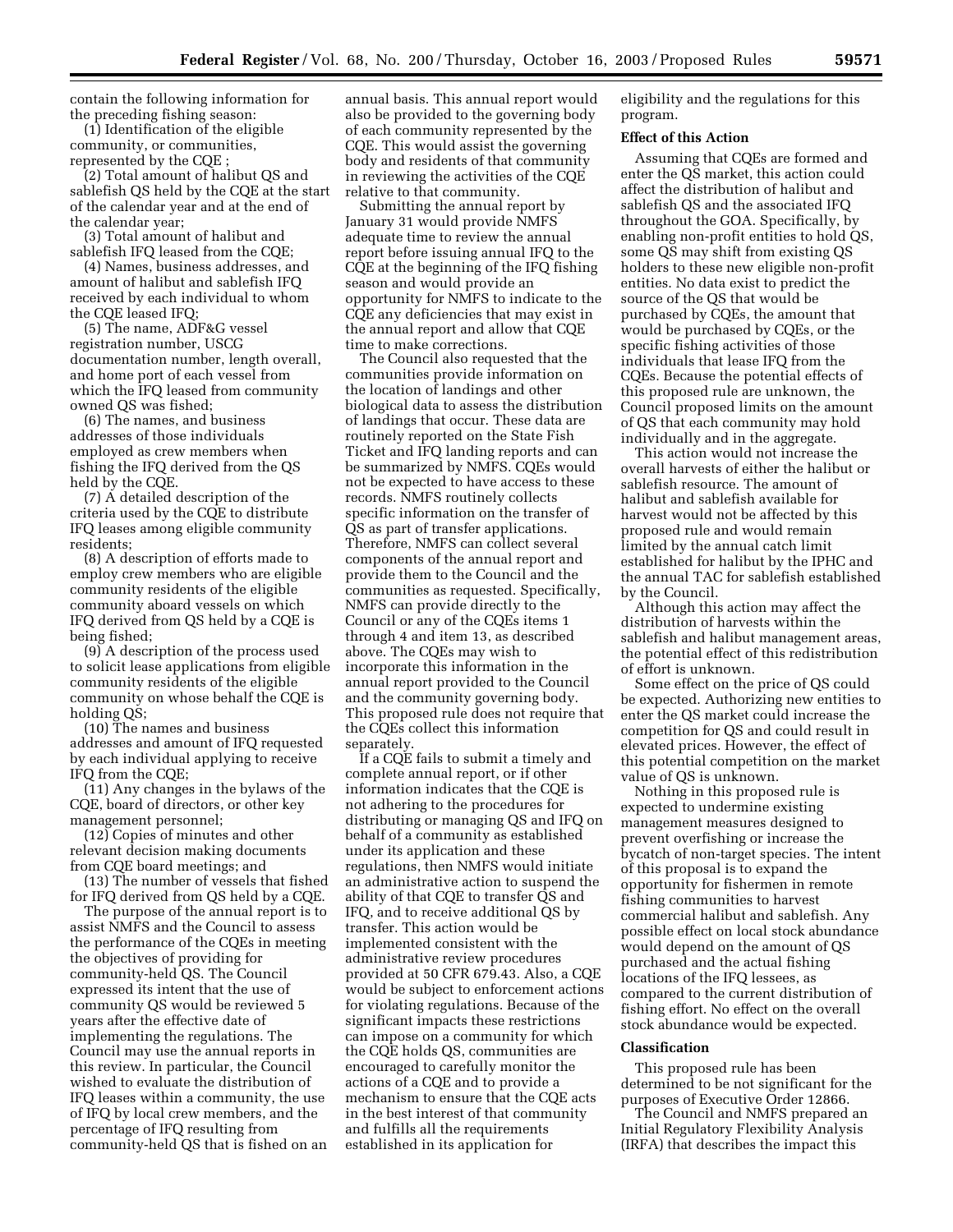proposed rule, if adopted, would have on small entities. The IRFA considered two alternatives. The first alternative is the status quo alternative in which only qualified persons, as defined under current Federal regulations, would be eligible to hold QS. The second alternative would allow eligible communities in the GOA, as defined in this proposed action, to hold halibut and sablefish QS for use by residents of those eligible communities. The second alternative would address concerns noted in the IRFA regarding the lack of initially issued QS and the loss of QS in remote, fishery-dependent GOA communities and thus, address negative impacts sustained by these communities through loss of participation in the IFQ fisheries that would continue under the status quo. This action proposes to implement the second alternative considered in the IRFA.

As of December 31, 2001, the most recent year for which data are available for analysis, NMFS records show 1,534 halibut QS holders in Area 2C, 2,047 QS holders in 3A, and 585 QS holders in Area 3B. Similarly, as of December 31, 2001, NMFS data indicate 486 sablefish QS holders in the Southeast Area, 300 QS holders in the West Yakutat Area, 442 QS holders in the Central Gulf Area, and 177 QS holders in the Western Gulf Area. All of these QS holders could be considered small entities for purposes of the Regulatory Flexibility Act (RFA). The proposed rule could impact the estimated 860 registered commercial halibut buyers participating in the commercial halibut and sablefish IFQ program, many of which are small entities. Also classified as small entities under the RFA are the 42 communities that would qualify as eligible to participate in the IFQ Program as small government jurisdictions with fewer than 50,000 residents.

Analysis of the proposed action indicates no adverse impact on small entities from this action. This action does not reallocate QS away from existing QS holders. The potential adverse effects of this proposed action would be limited to the potential increase in competition which may exist between CQEs, existing QS holders, and new entrants in the QS market. This competition could increase the market price of QS for all persons seeking to purchase QS. No data exist to determine if this potential increase in QS price would occur, or if it would disadvantage existing QS holders or new entrants relative to CQEs.

The ability of CQEs to compete in the QS market is limited by 3 factors: Their access to capital, the amount of QS available on the market, and the

cumulative use cap. The cap limits CQEs to holding a maximum of 3 percent of the total halibut and sablefish QS in each IFQ regulatory area per year, for a total of 21 percent of the total halibut and sablefish QS in each IFQ regulatory area in the GOA. Limiting the amount of QS that communities can purchase each year would mitigate the effects of expanding the universe of potential new participants in the QS market.

This action may have an economic benefit for small entities, to the extent that this action provides additional fishing opportunities to rural fishermen. The benefit is largely due to the redistribution of fishing opportunities, and is primarily a social benefit, not a strictly economic benefit. However, the potential economic benefits of this possibility can not now be measured or estimated.

Net benefits cannot be quantified because of the importance of nonmarket social costs and benefits in the proposed action. The sale of QS to the CQEs will increase the revenues of some community members who may wish to exit the fishery, or redirect capital into other industries within the larger communities incurring a net loss of QS. To the extent that residents within larger communities currently hold proportionally more quota shares, these residents, and presumably the communities where they live, will benefit from the compensation received by the sale of quota, otherwise they would not voluntarily choose to sell. Although the Council and NMFS do not anticipate that this rule would have a significant impact on a substantial number of small entities, they are unable to state this with certainty and therefore prepared an IRFA.

This proposed rule contains collection-of-information requirements subject to the Paperwork Reduction Act (PRA). The following requirement and estimated response time has been approved by OMB under control number 0648–0272: 2 hours for Application for Transfer Eligibility Certificate (TEC).

The following requirements have been submitted to OMB for approval: 200 hours for the Application to Become a CQE; and 40 hours for the CQE annual report; 2 hours for an Application for Transfer of QS or IFQ; 30 minutes for Approval of Transfer of QS from Governing Body; and 10 hours for a community petition for, and State comments on, forming a governing body.

These estimates include the time for reviewing instructions, searching existing data sources, gathering and

maintaining the data needed, completing and reviewing the collection of information, and sending the initial application to NMFS to become a CQE, and sending the annual report to NMFS and the community governing body of the community that the CQE represents.

Public comment is sought regarding: whether this proposed collection of information is necessary for the proper performance of the functions of the agency, including whether the information shall have practical utility; the accuracy of the burden estimate; ways to enhance the quality, utility, and clarity of the information to be collected; and ways to minimize the burden of the collection of information, including through the use of automated collection techniques or other forms of information technology. Send comments on these or any other aspects of the collection of information to Sue Salveson, Assistant Regional Administrator for Sustainable Fisheries, at the **ADDRESSES** above, and to the Office of Information and Regulatory Affairs, OMB facsimile or email at the **ADDRESSES** above.

Notwithstanding any other provision of the law, no person is required to respond to, nor shall any person be subject to a penalty for failure to comply with, a collection of information subject to the requirements of the PRA, unless that collection of information displays a currently valid OMB Control Number.

There are no duplicative, overlapping, or conflicting Federal rules associated with this proposed rule.

### **List of Subjects in 50 CFR Part 679**

Alaska, Fisheries, Recordkeeping and reporting requirements.

Dated: October 8, 2003.

#### **Rebecca Lent,**

*Deputy Assistant Administrator for Regulatory Programs, National Marine Fisheries Service.*

For the reasons discussed in the preamble, 50 CFR part 679 is proposed to be amended as follows:

## **PART 679—FISHERIES OF THE EXCLUSIVE ECONOMIC ZONE OFF ALASKA**

1. The authority citation for 50 CFR part 679 continues to read as follows:

**Authority:** 16 U.S.C. 773 et seq, 1801 *et seq.*, 3631 *et seq.*, Title II of Division C, Pub. L. 105–277; Sec. 3027, Pub. L. 106–31, 113 Stat. 57; 16 U.S.C. 1540(f).

2. In § 679.2, the definition for ''Eligible community'' is revised and new definitions for ''Community quota entity (CQE)'' and ''Eligible community resident'' are added in alphabetical order to read as follows: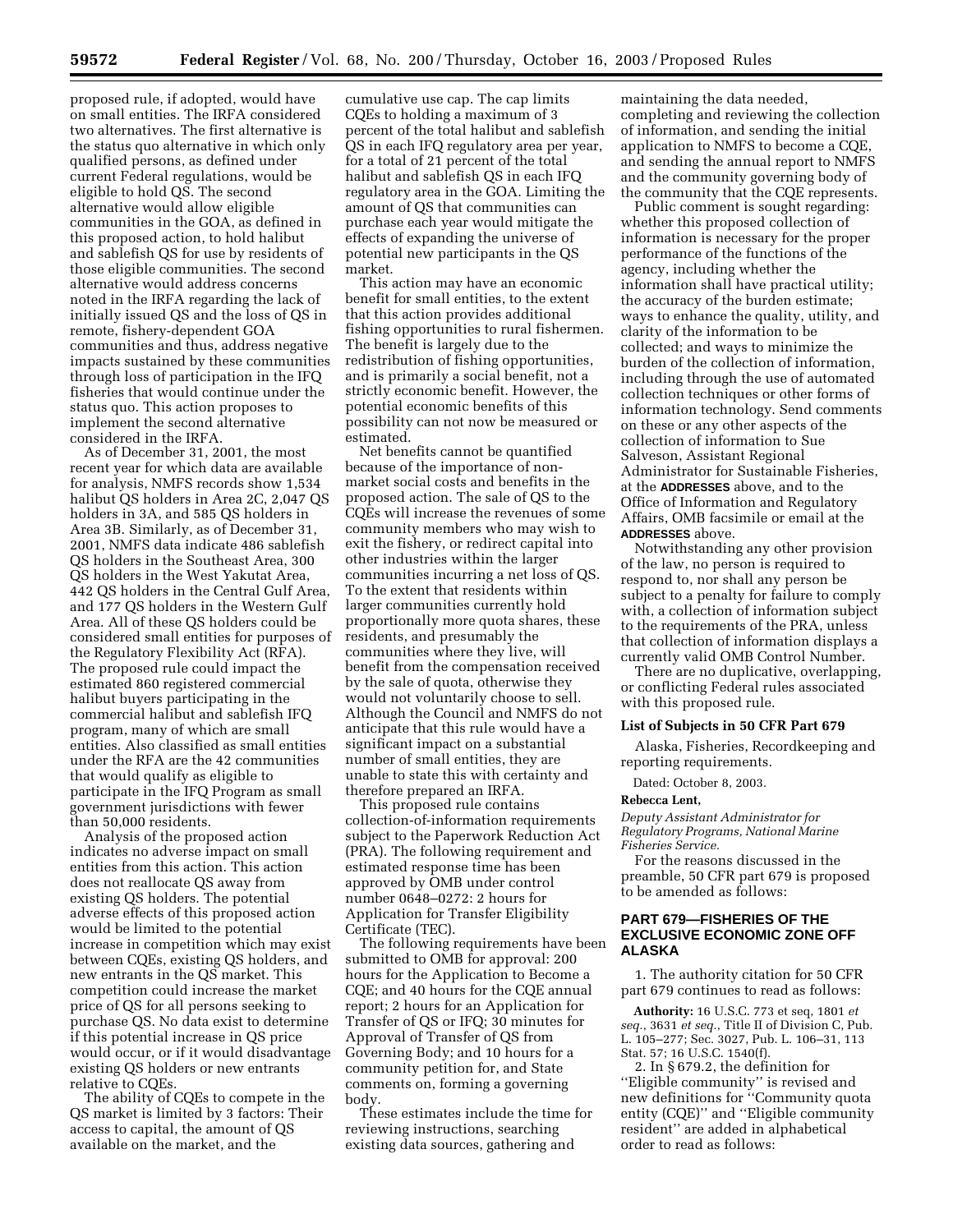**§ 679.2 Definitions.**

\* \* \* \* \*

*Community quota entity (CQE):* (for purposes of the IFQ Program) means a non-profit organization that:

(1) Did not exist prior to April 10, 2002;

(2) Represents at least one eligible community that is listed in Table 21 of this part; and,

(3) Has been approved by the Regional Administrator to obtain by transfer and hold QS, and to lease IFQ resulting from the QS on behalf of an eligible community.

\* \* \* \* \*

*Eligible community* means:

(1) *For purposes of the CDQ program*, a community that is listed in Table 7 to this part or that meets all of the following requirements:

(i) The community is located within 50 nm from the baseline from which the breadth of the territorial sea is measured along the Bering Sea coast from the Bering Strait to the most western of the Aleutian Islands, or on an island within the Bering Sea. A community is not eligible if it is located on the GOA coast of the North Pacific Ocean, even if it is within 50 nm of the baseline of the Bering Sea.

(ii) That is certified by the Secretary of the Interior pursuant to the Native Claims Settlement Act (Public Law 92– 203) to be a native village.

(iii) Whose residents conduct more than half of their current commercial or subsistence fishing effort in the waters of the BSAI.

(iv) That has not previously deployed harvesting or processing capability sufficient to support substantial groundfish fisheries participation in the BSAI, unless the community can show that benefits form an approved CDP would be the only way to realize a return from previous investment. The community of Unalaska is excluded under this provision.

(2) *For purposes of the IFQ program*, a community that is listed in Table 21 to this part, and that:

(i) Is a municipality or census designated place as defined in the 2000 United States Census located on the GOA coast of the North Pacific Ocean;

(ii) Has a population of not less than 20 and not more than 1,500 persons based on the 2000 United States Census;

(iii) Has had a resident of that community with at least one commercial landing of halibut or sablefish made during the period from 1980 through 2000, as documented by the State of Alaska Commercial Fisheries Entry Commission; and

(iv) Is not accessible by road to a community larger than 1,500 persons based on the 2000 United States Census.

\* \* \* \* \* *Eligible community resident* means, for purposes of the IFQ Program, any individual who:

(1) Is a citizen of the United States;

(2) Has maintained a domicile in a rural community listed in Table 21 to this part for the 12 consecutive months immediately preceding the time when the assertion of residence is made, and who is not claiming residency in another community, state, territory, or country; and

(3) is an IFQ crew member.

\* \* \* \* \*

3. In § 679.5, paragraph (l)(8) is added to read as follows:

## **§ 679.5 Recordkeeping and reporting (R&R).**

\* \* \* \* \*

(l) \* \* \* (8) *CQE Annual Report for an Eligible Community.* By January 31, the CQE shall submit a complete annual report on halibut and sablefish IFQ activity for the prior fishing year, for each community represented by the CQE to the Regional Administrator, National Marine Fisheries Service, Post Office Box 21668, Juneau, AK 99802, and to the governing body of those communities identified in Table 21 to this part.

(i) A complete annual report contains the following information:

(A) Name, ADF&G vessel registration number, USCG documentation number, length overall, and home port of each vessel from which the IFQ leased from QS held by a CQE was fished;

(B) Name and business addresses of individuals employed as crew members when fishing the IFQ derived from the QS held by the CQE;

(C) Detailed description of the criteria used by the CQE to distribute IFQ leases among eligible community residents;

(D) Description of efforts made to employ crew members who are eligible community residents of the eligible community aboard vessels on which IFQ derived from QS held by a CQE is being fished;

(E) Description of the process used to solicit lease applications from eligible community residents of the eligible community on whose behalf the CQE is holding QS;

(F) Names and business addresses and amount of IFQ requested by each individual applying to receive IFQ from the CQE;

(G) Any changes in the bylaws of the CQE, board of directors, or other key management personnel;

(H) Copies of minutes and other relevant decision making documents from CQE board meetings.

(ii) Additional information may be submitted as part of the annual report based on data available through NMFS. This includes:

(A) Identification of the eligible community, or communities, represented by the CQE;

(B) Total amount of halibut QS and sablefish QS held by the CQE at the start of the calendar year and at the end of the calendar year;

(C) Total amount of halibut and sablefish IFQ leased from the CQE;

(D) Names, business addresses, and amount of halibut and sablefish IFQ received by each individual to whom the CQE leased IFQ;

(E) Number of vessels that fished for IFQ derived from QS held by a CQE. \* \* \* \* \*

4. In § 679.7, paragraphs (f)(16) and (f)(17) are added to read as follows:

### **§ 679.7 Prohibitions.**

\* \* \* \* \*

(f) \* \* \*

(16) Hire a master to fish for IFQ halibut or IFQ sablefish that is derived from QS held by a CQE.

(17) Process IFQ halibut or IFQ sablefish onboard a vessel on which a person is using IFQ derived from QS held by a CQE.

\* \* \* \* \* 5. In § 679.41, paragraphs (d)(1) and (g)(1) are revised, and paragraphs  $(c)(10)$ ,  $(e)(4)$ ,  $(e)(5)$ ,  $(g)(5)$  through  $(g)(8)$ , and (l) are added to read as follows:

## **§ 679.41 Transfer of quota shares and IFQ.**

\* \* \* \* \*

(c) \* \* \*

(10) If the person applying to transfer or receive QS or IFQ is a CQE, the following determinations are required for each eligible community represented by that CQE:

(i) An individual applying to receive IFQ from QS held by a CQE is an eligible community resident of the eligible community in whose name the CQE is holding QS;

(ii) The CQE applying to receive or transfer QS, has submitted a complete annual report(s) required by 679.5 (l)(8) of this section;

(iii) The CQE applying to transfer QS has provided information on the reasons for the transfer as described in paragraph (g)(7) of this section;

(iv) The CQE applying to receive QS is eligible to hold QS on behalf of the eligible community in the halibut or sablefish regulatory area designated for that eligible community in Table 21 to this part; and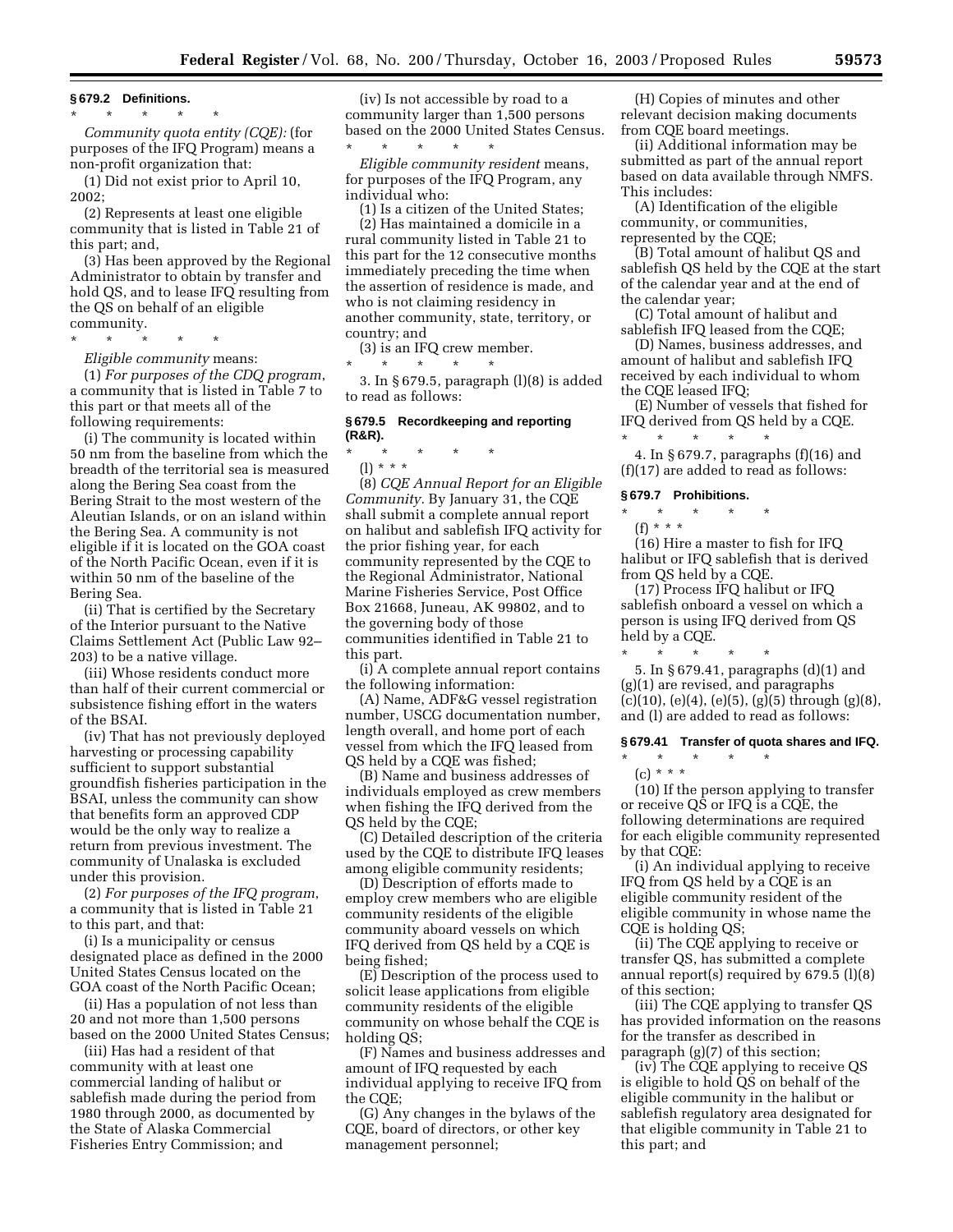(v) The CQE applying to receive QS has received notification of approval of eligibility to receive QS/IFQ for that community as described in paragraph (d)(1) of this section.

(d) *Eligibility to receive QS or IFQ by transfer*—(1) *Application for Eligibility.*

All persons applying to receive QS or IFQ must submit an Application for Eligibility to Receive QS/IFQ (Application for Eligibility), containing accurate information, to the Regional Administrator, except that an Application for Eligibility to Receive QS/IFQ (Application for Eligibility) is not required if a complete application to become a CQE, as described in paragraph (l)(3) of this section, has been approved by the Regional Administrator on behalf of an eligible community. The Regional Administrator will not approve a transfer of IFQ or QS to a person until the Application for Eligibility for that person is approved by the Regional Administrator. The Regional Administrator shall provide an Application for Eligibility form to any person on request.

\* \* \* \* \*

(e) \* \* \*

(4) A CQE may not purchase or use sablefish QS blocks less than or equal to the number of QS units specified in  $(e)(2)(i)$  through  $(e)(2)(iv)$  of this section.

(5) A CQE may not purchase or use halibut QS blocks less than or equal to the number of QS units specified in  $(e)(3)(i)$  and  $(e)(3)(ii)$  of this section. \* \* \* \* \*

(g) \* \* \*

(1) Except as provided in paragraph (f), paragraph (g)(2), or paragraph (l) of this section, only persons who are IFQ crew members, or who were initially issued QS assigned to vessel categories B, C, or D, and meet the eligibility requirements in this section, may receive by transfer QS assigned to vessel categories B, C, or D, or the IFQ resulting from it.

\* \* \* \* \*

(5) a CQE may not hold QS in halibut IFQ regulatory areas 2C or 3A that is assigned to vessel category D.

(6) Except as provided by paragraph (f) of this section, QS held by a CQE on behalf of an eligible community may be used only by an eligible community resident of that eligible community.

(7) A CQE may transfer QS:

(i) To generate revenues to provide funds to meet administrative costs for managing the community QS holdings:

(ii) To generate revenue to improve the ability of residents within the community to participate in the halibut and sablefish IFQ fisheries;

(iii) To generate revenue to purchase QS for use by community residents;

(iv) To dissolve the CQE; or (v) As a result of a court order, operation of law, or as part of a security agreement.

(8) If the Regional Administrator determines that a CQE transferred QS for purposes other than those specified in paragraph (g)(7) of this section, then:

(i) The CQE must divest itself of any remaining QS holdings and will not be eligible to receive QS by transfer for a period of three years after the date of the Regional Administrator's determination; and

(ii) The Regional Administrator will not approve a CQE to represent the eligible community in whose name the CQE transferred quota for a period of three years after the date of the Regional Administrator's determination.

\* \* \* \* \* (l) *Transfer of QS to CQEs.*—(1) Each eligible community must designate a CQE to transfer and hold QS on behalf of that community.

(2) Each eligible community may designate only one CQE to hold QS on behalf of that community at any one time.

(3) Prior to initially receiving QS by transfer on behalf of a specific eligible community, a non-profit entity that intends to represent that eligible community as a CQE must submit a complete application to become a CQE to the Regional Administrator, National Marine Fisheries Service, Post Office Box 21668, Juneau, AK 99802. The Regional Administrator, will provide a copy to the Alaska Department of Community and Economic Development, Commissioner, P.O. Box 110809, Juneau, AK 99811–0809. Comments by the State of Alaska on an application to become a CQE must be submitted to the NMFS, P.O. Box 21668, Juneau, AK 99802 within 30 days of the application being received by the State. NMFS will consider comments received by the Alaska Department of Community and Economic Development, when reviewing applications for a non-profit entity to become a CQE. A complete application to become a CQE consists of:

(i) The articles of incorporation for that non-profit entity in the State of Alaska;

(ii) A statement designating the eligible community, or communities, represented by that non-profit entity for purposes of holding QS;

(iii) Management organization information, including:

(A) The bylaws of the non-profit entity;

(B) A list of key personnel of the managing organization including but not limited to: the board of directors, officers, representatives, and any managers;

(C) A description of the organizational management structure of the non-profit including resumes of management personnel, including the name, address, fax number, telephone, email, and any other contact information for the nonprofit entity;

(D) A description of how the nonprofit entity is qualified to manage QS on behalf of the eligible community, or communities, it is designated to represent, and a demonstration that the non-profit entity has the management, technical expertise, and ability to manage QS and IFQ; and

(E) The name of the non-profit organization, taxpayer ID number, NMFS person number, permanent business mailing addresses, name of contact persons and additional contact information of the managing personnel for the non-profit entity, name of community represented by the CQE, name of contact for the governing body of the community represented, date, name and notarized signature of applicant, Notary Public signature and date when commission expires.

(iv) A statement describing the procedures that will be used to determine the distribution of IFQ to residents of the community represented by that CQE, including:

(A) Procedures used to solicit requests from residents to lease IFQ; and

(B) Criteria used to determine the distribution of IFQ leases among qualified community residents and the relative weighting of those criteria;

(v) A statement of support from the governing body of the eligible community as that governing body is identified in Table 21 to this part. That statement of support is:

(A) A resolution from the City Council or other official governing body for those eligible communities incorporated as first or second class cities in the State of Alaska;

(B) A resolution from the tribal government authority recognized by the Bureau of Indian Affairs for those eligible communities that are not incorporated as first or second class cities in the State of Alaska; but are represented by a tribal government authority recognized by the Secretary of the Interior;

(C) A resolution from a non-profit community association, homeowner association, community council, or other non-profit entity for those eligible communities that are not incorporated as first or second class cities in the State of Alaska, and is not represented by a tribal government authority recognized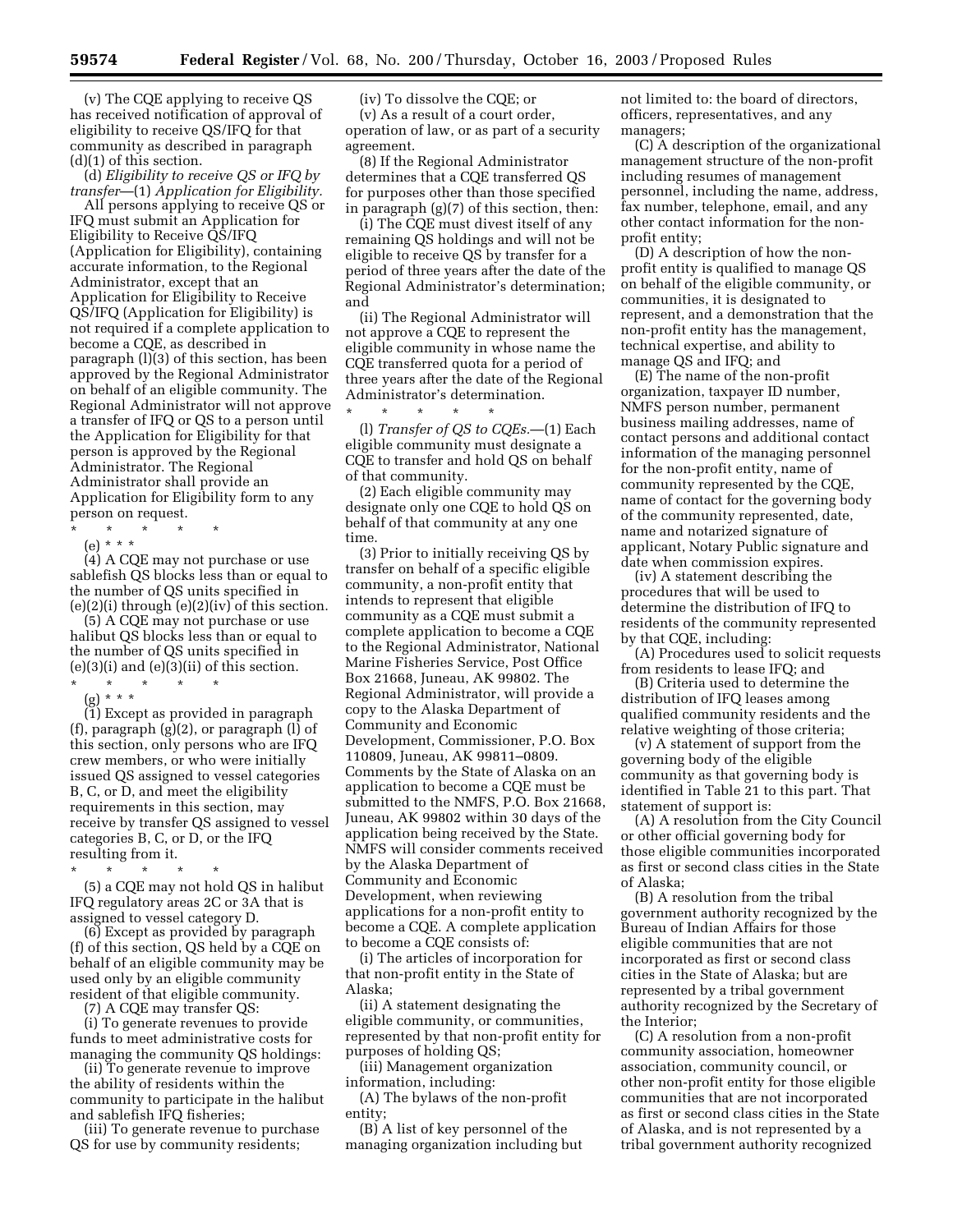by the Bureau of Indian Affairs. The non-profit entity that provides a statement of support must:

(*1*) Have articles of incorporation as a non-profit community association, homeowner association, community council, or other non-profit entity;

(*2*) Have an established relationship with the State of Alaska Department of Community and Economic Development for purposes of representing that community for governmental functions.

(D) If an eligible community is not incorporated as a first or second class city in the State of Alaska, is not represented by a tribal government authority recognized by the Secretary of the Interior, and does not have a nonprofit community association, homeowner association, community council, or other non-profit entity within that community with an established relationship with the Alaska Department of Community and Economic Development for purposes of representing that community for purposes of governmental functions, then NMFS will not consider any statement from a non-profit entity representing that community until that community:

(*1*) Is incorporated as a first or second class city in the State of Alaska;

(*2*) Establishes a tribal government authority recognized by the Secretary of the Interior; or

(*3*) Establishes a non-profit community association, homeowner association, community council, or other non-profit entity within that community that meets the requirements established in paragraph  $(l)(3)(v)(E)$  of this section.

(E) If a community described under paragraph  $(l)(3)(v)(D)$  of this section establishes a non-profit community association, homeowner association, community council, or other non-profit entity within that community, then NMFS will consider any recommendations from this entity to support a particular applicant after reviewing:

(*1*) Petitions from residents affirming that the non-profit community association, homeowner association, community council, or other non-profit entity within that community represents the residents within that community; and

(*2*) Comments from the State of Alaska Department of Community and Economic Development on the articles of incorporation for that non-profit entity and the ability of that non-profit entity to adequately represent the interests of that community for purposes of governmental functions.

(*3*) The governing body of an eligible community as that governing body is identified in Table 21 to this part, must provide authorization for any transfer of QS by the CQE that holds QS on behalf of that eligible community prior to that transfer of QS being approved by NMFS. This authorization must be submitted as part of the Application for Transfer. That authorization consists of a signature on the Application for Transfer by a representative of the governing body that has been designated by that governing body to provide such authorization to approve the transfer of QS.

6. In § 679.42, paragraphs (a), (f), (g)(1), and (h) are revised, and paragraphs (e)(3) through (e)(8), and (i)(4) are added to read as follows:

## **§ 679.42 Limitations on use of QS and IFQ.**

(a) *IFQ regulatory area and vessel category.* (1) The QS or IFQ specified for one IFQ regulatory area must not be used in a different IFQ regulatory area.

(2) The QS or IFQ assigned to one vessel category must not be used to harvest IFQ species on a vessel of a different vessel category, except:

(i) As provided in paragraph (k) of this section (processing fish other than IFQ halibut and IFQ sablefish);

(ii) As provided in § 679.41(i)(1) of this part (CDQ compensation QS exemption);

(iii) IFQ derived from QS held by a CQE may be used to harvest IFQ species from a vessel of any length.

(3) Notwithstanding § 679.40(a)(5)(ii) of this part, IFQ assigned to vessel Category B must not be used on any vessel less than or equal to 60 ft (18.3 m) LOA to harvest IFQ halibut in IFQ regulatory area 2C or IFQ sablefish in the regulatory area east of 140 degrees W. long. unless such IFQ derives from blocked QS units that result in IFQ of less than 5,000 lb (2.3 mt), based on the 1996 TAC for fixed gear specified for the IFQ halibut fishery and the IFQ sablefish fishery in each of these two regulatory areas.

\* \* \* \* \* (e) \* \* \*

\* \* \* \* \* (3) No CQE may hold sablefish QS in the IFQ regulatory areas of the Bering Sea subarea and the Aleutian Islands subareas.

(4) No CQE may hold more than 3,229,721 units of sablefish QS on behalf of any single eligible community.

(5) In the IFQ regulatory area east of 140 degrees W. long., no CQE may hold more than 688,485 units of sablefish QS for this area on behalf of any single eligible community.

(6) In the aggregate, all CQEs are limited to holding a maximum of 3 percent of the total QS in those IFQ regulatory areas specified in § 679.41(e)(2)(i) through (e)(2)(iv) of this part for sablefish in the first calendar year implementing the regulation in this section. In each subsequent calendar year, this aggregate limit on all CQEs shall increase by an additional 3 percent in each IFQ regulatory area specified in § 679.41(e)(2)(i) through (e)(2)(iv) of this part up to a maximum limit of 21 percent of the total QS in each regulatory area specified in Section  $679.41(e)(2)(i)$  through  $(e)(2)(iv)$  of this part for sablefish.

(7) No individual that receives IFQ derived from sablefish QS held by a CQE may hold, individually or collectively, more than 50,000 pounds (22.7 mt) of IFQ sablefish derived from any sablefish QS source.

(8) A CQE receiving category B, or C sablefish QS through transfer may lease the IFQ resulting from that QS only to an eligible community resident of the eligible community on whose behalf the QS is held.

(f) *Halibut QS use.* (1) Unless the amount in excess of the following limits was received in the initial allocation of halibut QS, no person, individually or collectively, may use more than:

(i) *IFQ Regulatory area 2C.* 599,799 units of halibut QS.

(ii) *IFQ regulatory area 2C, 3A, and 3B.* 1,502,823 units of halibut QS.

(iii) *IFQ regulatory area 4A, 4B, 4C, 4D, and 4E.* 495,044 units of halibut QS.

(2) No CQE may receive an amount of

halibut QS on behalf of any single eligible community which is more than:

(i) *IFQ Regulatory area 2C.* 599,799 units of halibut QS.

(ii) *IFQ regulatory area 2C, 3A, and 3B.* 1,502,823 units of halibut QS.

(3) No CQE may hold halibut QS in the IFQ regulatory areas 4A, 4B, 4C, 4D, and 4E.

(4) A CQE representing an eligible community may receive by transfer or use QS only in the IFQ regulatory areas designated for that species and for that eligible community as described in Table 21 to this part.

(5) In the aggregate, all CQEs are limited to holding a maximum of 3 percent of the total QS in those IFQ regulatory areas specified in § 679.41(e)(3)(i) through (e)(3)(iii) of this part for halibut in the first calendar year implementing the regulation in this section. In each subsequent calendar year, this aggregate limit on all community quota entities shall increase by an additional 3 percent in each IFQ regulatory area specified in § 679.41(e)(3)(i) through (e)(3)(iii) of this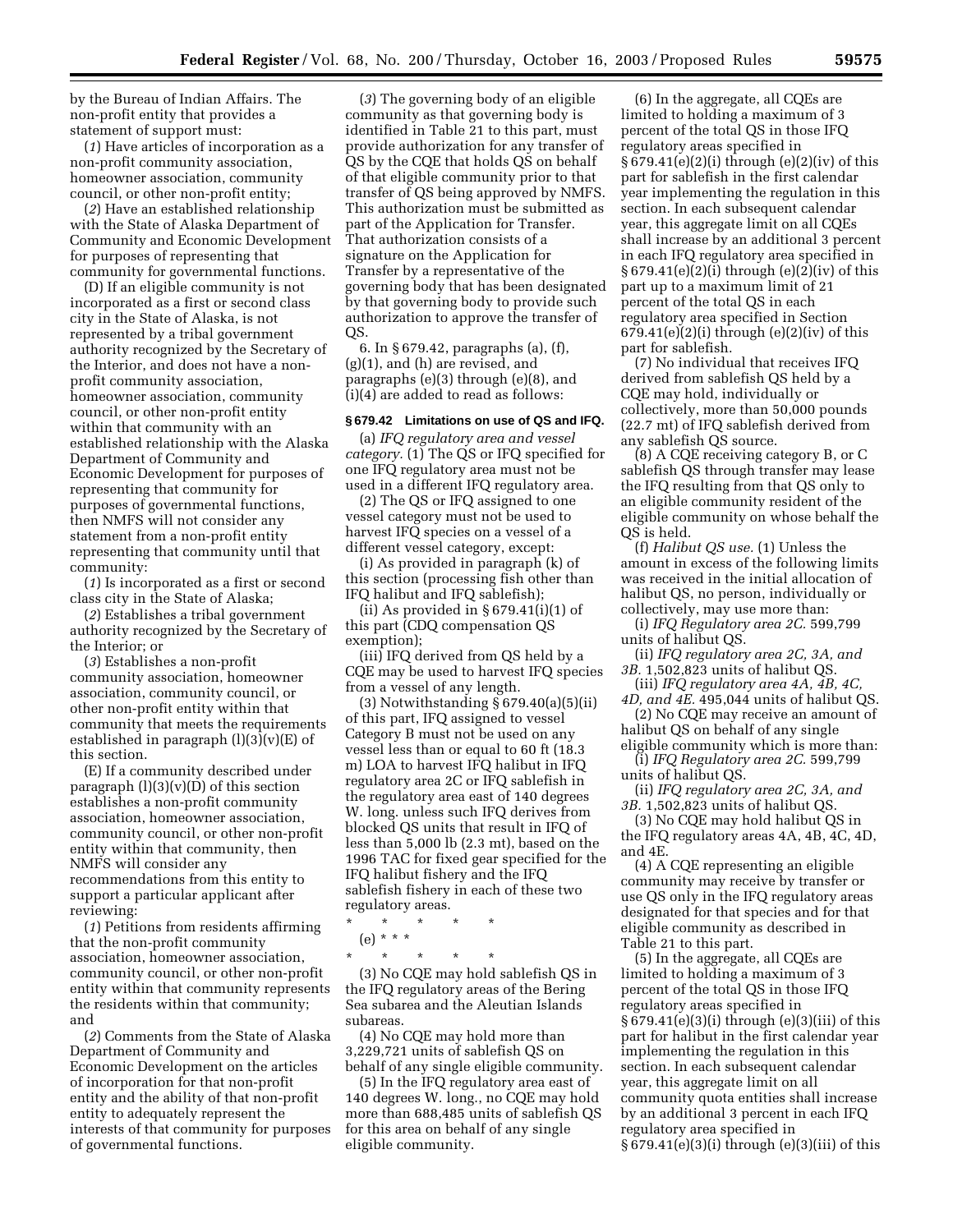part. This limit shall increase up to a maximum limit of 21 percent of the total QS in each regulatory area specified in § 679.41(e)(3)(i) through (e)(3)(iii) to this part for halibut.

(6) No individual that receives IFQ derived from halibut QS held by a CQE may hold, individually or collectively, more than 50,000 pounds (22.7 mt) of IFQ halibut derived from any halibut QS source.

(7) A CQE receiving category B, or C halibut QS through transfer may lease the IFQ resulting from that QS only to an eligible community resident of the eligible community represented by the CQE.

 $(g)$  \* \* \*

(1) *Number of blocks per species.* Except as provided in paragraphs  $(g)(1)(i)$  and  $(g)(1)(ii)$  of this section, no person, individually or collectively, may hold more than two blocks of each species in any IFQ regulatory area.

(i) A person, individually or collectively, who holds unblocked QS for a species in an IFQ regulatory area, may hold only one QS block for that species in that regulatory area; and

(ii) A CQE may hold no more than ten blocks of halibut QS in any IFQ

regulatory area and no more than five blocks of sablefish QS in any IFQ regulatory area on behalf of any eligible community.

\* \* \* \* \* (h) *Vessel limitations.* (1) *Halibut.* No vessel may be used, during any fishing year, to harvest more than one-half percent of the combined total catch limits of halibut for IFQ regulatory areas 2C, 3A, 3B, 4A, 4B, 4C, 4D, and 4E,

except that:

(i) In IFQ regulatory area 2C, no vessel may be used to harvest more than 1 percent of the halibut catch limit for this area.

(ii) No vessel may be used, during any fishing year, to harvest more than 50,000 pounds (22.7 mt) of IFQ halibut from any halibut QS source if that vessel is used to harvest IFQ halibut derived from halibut QS held by a CQE.

(2) *Sablefish.* No vessel may be used, during any fishing year, to harvest more than one percent of the combined fixed gear TAC of sablefish for the GOA and BSAI IFQ regulatory areas, except that:

(i) In the IFQ regulatory area east of 140 degrees W. long., no vessel may be used to harvest more than 1 percent of

the fixed gear TAC of sablefish for this area.

(ii) No vessel may be used, during any fishing year, to harvest more than 50,000 pounds (22.7 mt) of IFQ sablefish from any sablefish QS source if that vessel is used to harvest IFQ sablefish derived from sablefish QS held by a COE.

(3) A person who receives an approved IFQ allocation of halibut or sablefish in excess of these limitations may nevertheless catch and retain all of that IFQ with a single vessel, except that this provision does not apply if that IFQ allocation includes IFQ derived from QS held by a CQE. However, two or more persons may not catch and retain their IFQ in excess of these limitations.

\* \* \* \* \*  $(i) * * * *$ 

\* \* \* \* \*

(4) IFQ derived from QS held by a CQE must be used only by the individual whose IFQ permit account contains the resulting IFQ.

7. In 50 CFR part 679, Table 21 is added to read as follows:

TABLE 21 TO PART 679—ELIGIBLE GOA COMMUNITIES, HALIBUT IFQ REGULATORY USE AREAS, AND COMMUNITY GOVERNING BODY THAT RECOMMENDS THE COMMUNITY QUOTA ENTITY

| Eligible GOA Community                                         | Community Governing Body that recommends the CQE |  |
|----------------------------------------------------------------|--------------------------------------------------|--|
| May use halibut QS only in halibut IFQ regulatory areas 2C, 3A |                                                  |  |
|                                                                | City of Angoon.                                  |  |
|                                                                | City of Coffman Cove.                            |  |
|                                                                | City of Craig.                                   |  |
|                                                                | Edna Bay Community Association.                  |  |
|                                                                | Community of Elfin Cove.                         |  |
|                                                                | Gustavus Community Association.                  |  |
|                                                                | Hollis Community Council.                        |  |
|                                                                | City of Hoonah.                                  |  |
|                                                                | City of Hydaburg.                                |  |
|                                                                | City of Kake.                                    |  |
|                                                                | City of Kasaan.                                  |  |
|                                                                | City of Klawock.                                 |  |
|                                                                | Metlakatla Indian Village.                       |  |
|                                                                | $N/A$ .                                          |  |
|                                                                | City of Pelican.                                 |  |
|                                                                | Point Baker Community.                           |  |
|                                                                | City of Port Alexander.                          |  |
|                                                                | Port Protection Community Association.           |  |
|                                                                | City of Tenakee Springs.                         |  |
|                                                                | City of Thorne Bay.                              |  |
|                                                                | Whale Pass Community Association.                |  |
| May use halibut QS only in halibut IFQ regulatory areas 3A, 3B |                                                  |  |
|                                                                | City of Akhiok.                                  |  |
|                                                                | Chenega IRA Village.                             |  |
|                                                                | City of Chignik.                                 |  |
|                                                                | Chignik Lagoon Village Council.                  |  |
|                                                                | Chignik Lake Traditional Council.                |  |
|                                                                | $N/A$ .                                          |  |
|                                                                | Ivanof Bay Village Council.                      |  |
|                                                                | Native Village of Karluk.                        |  |
|                                                                | City of King Cove.                               |  |
|                                                                | City of Larsen Bay.                              |  |